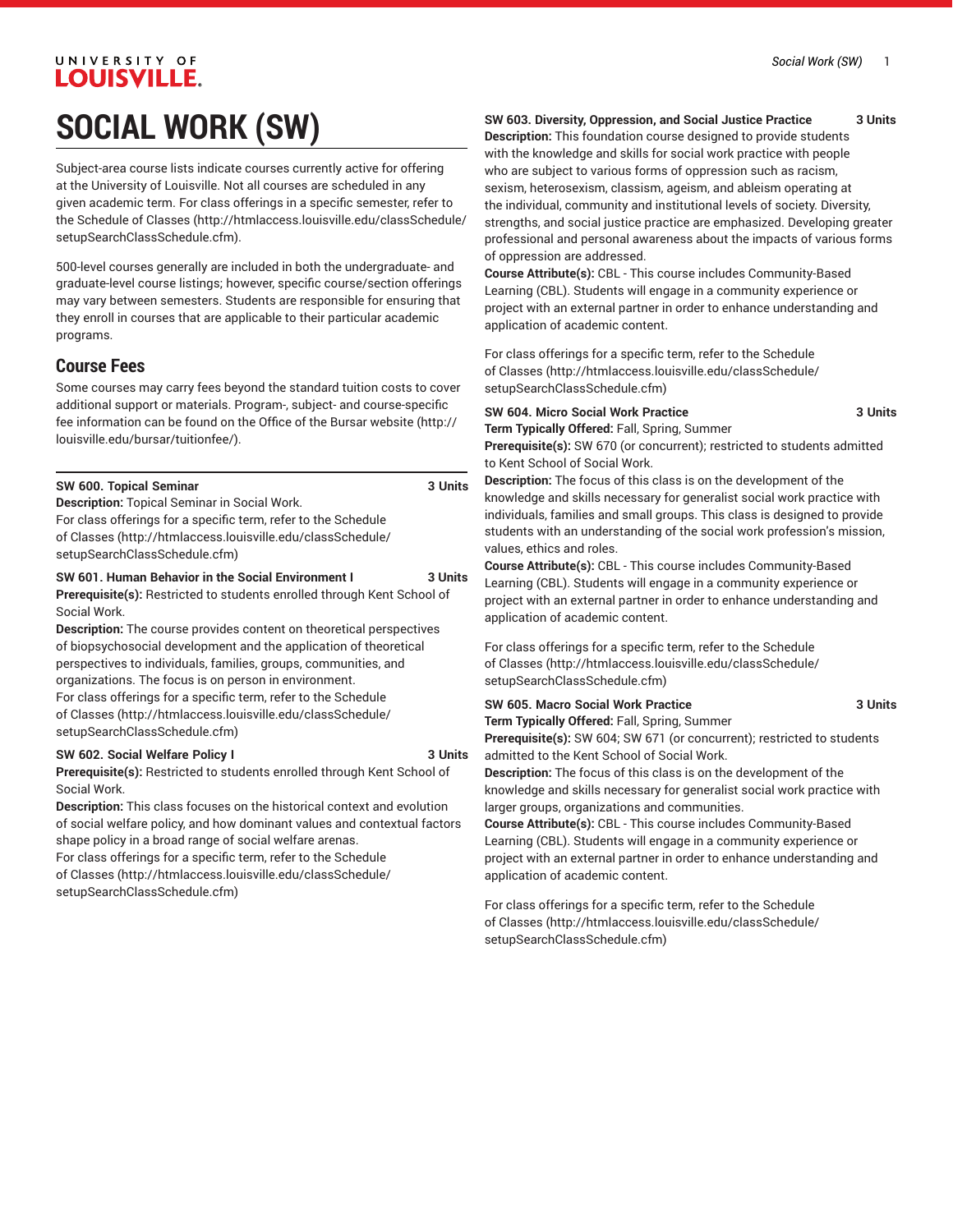## **SW 610. Foundation Couple and Family Therapy Practicum I 3 Units Grading Basis:** Pass/Fail

**Description:** Students will conduct assessment and therapy with individuals, couples, and families under the supervision of a state-or AAMFT- approved supervisor. This course will allow students to apply assessment and treatment skills learned in SW 700, SW 701, and SW 702. **Course Attribute(s):** CBL - This course includes Community-Based Learning (CBL). Students will engage in a community experience or project with an external partner in order to enhance understanding and application of academic content.

For class offerings for a specific term, refer to the [Schedule](http://htmlaccess.louisville.edu/classSchedule/setupSearchClassSchedule.cfm) [of Classes \(http://htmlaccess.louisville.edu/classSchedule/](http://htmlaccess.louisville.edu/classSchedule/setupSearchClassSchedule.cfm) [setupSearchClassSchedule.cfm\)](http://htmlaccess.louisville.edu/classSchedule/setupSearchClassSchedule.cfm)

## **SW 611. Foundation Couple and Family Therapy Practicum II 3 Units Grading Basis:** Pass/Fail

## **Prerequisite(s):** SW 610.

**Description:** Students will conduct assessment and therapy with individuals, couples, and families under the supervision of a state-or AAMFT-approved supervisor. This course will allow students to apply assessment and treatment skills learned in SW 700, SW 701, and SW 702. **Course Attribute(s):** CBL - This course includes Community-Based Learning (CBL). Students will engage in a community experience or project with an external partner in order to enhance understanding and application of academic content.

For class offerings for a specific term, refer to the [Schedule](http://htmlaccess.louisville.edu/classSchedule/setupSearchClassSchedule.cfm) [of Classes \(http://htmlaccess.louisville.edu/classSchedule/](http://htmlaccess.louisville.edu/classSchedule/setupSearchClassSchedule.cfm) [setupSearchClassSchedule.cfm\)](http://htmlaccess.louisville.edu/classSchedule/setupSearchClassSchedule.cfm)

## **SW 612. Advanced Couple and Family Therapy Practicum I 3 Units Grading Basis:** Pass/Fail

**Prerequisite(s):** SW 611.

**Description:** Students will conduct assessment and therapy with individuals, couples, and families under the supervision of a state-or AAMFT-approved supervisor. This course will allow students to apply assessment and treatment skills learned in SW 700, SW 701, and SW 702. **Course Attribute(s):** CBL - This course includes Community-Based Learning (CBL). Students will engage in a community experience or project with an external partner in order to enhance understanding and application of academic content.

For class offerings for a specific term, refer to the [Schedule](http://htmlaccess.louisville.edu/classSchedule/setupSearchClassSchedule.cfm) [of Classes \(http://htmlaccess.louisville.edu/classSchedule/](http://htmlaccess.louisville.edu/classSchedule/setupSearchClassSchedule.cfm) [setupSearchClassSchedule.cfm\)](http://htmlaccess.louisville.edu/classSchedule/setupSearchClassSchedule.cfm)

## **SW 613. Advanced Couple and Family Therapy Practicum II 3 Units Grading Basis:** Pass/Fail

**Prerequisite(s):** SW 612.

**Description:** Students will conduct assessment and therapy with individuals, couples, and families under the supervision of a state-or AAMFT-approved supervisor. This course will allow students to apply assessment and treatment skills learned in SW 700, SW 701, and SW 702. **Course Attribute(s):** CBL - This course includes Community-Based Learning (CBL). Students will engage in a community experience or project with an external partner in order to enhance understanding and application of academic content.

For class offerings for a specific term, refer to the [Schedule](http://htmlaccess.louisville.edu/classSchedule/setupSearchClassSchedule.cfm) [of Classes \(http://htmlaccess.louisville.edu/classSchedule/](http://htmlaccess.louisville.edu/classSchedule/setupSearchClassSchedule.cfm) [setupSearchClassSchedule.cfm\)](http://htmlaccess.louisville.edu/classSchedule/setupSearchClassSchedule.cfm)

## **SW 615. Mental Health 3 Units**

**Description:** Focus on theory, critical issues and problems in mental health.

**Course Attribute(s):** CBL - This course includes Community-Based Learning (CBL). Students will engage in a community experience or project with an external partner in order to enhance understanding and application of academic content.

For class offerings for a specific term, refer to the [Schedule](http://htmlaccess.louisville.edu/classSchedule/setupSearchClassSchedule.cfm) [of Classes](http://htmlaccess.louisville.edu/classSchedule/setupSearchClassSchedule.cfm) ([http://htmlaccess.louisville.edu/classSchedule/](http://htmlaccess.louisville.edu/classSchedule/setupSearchClassSchedule.cfm) [setupSearchClassSchedule.cfm\)](http://htmlaccess.louisville.edu/classSchedule/setupSearchClassSchedule.cfm)

## **SW 618. Social Work and Incarceration 3 Units Term Typically Offered:** Fall, Spring, Summer

**Description:** The overarching aim of this course is to enhance student knowledge and skills related to strengths-based, macro-level social work practice and advocacy in adult incarceration. By the end of the course, students will have knowledge and skills critical to identifying, describing, appraising, and advocating for policy and practice revision regarding adult incarceration.

For class offerings for a specific term, refer to the [Schedule](http://htmlaccess.louisville.edu/classSchedule/setupSearchClassSchedule.cfm) [of Classes](http://htmlaccess.louisville.edu/classSchedule/setupSearchClassSchedule.cfm) ([http://htmlaccess.louisville.edu/classSchedule/](http://htmlaccess.louisville.edu/classSchedule/setupSearchClassSchedule.cfm) [setupSearchClassSchedule.cfm\)](http://htmlaccess.louisville.edu/classSchedule/setupSearchClassSchedule.cfm)

**SW 619. Human Behavior in the Social Environment II 3 Units Prerequisite(s):** SW 601; restricted to students admitted to the Kent School of Social Work.

**Description:** The course provides content on theoretical perspectives of biopsychosocial human development and the application of theoretical perspectives to individuals, dyads, and families. The focus is on human development across the lifespan.

For class offerings for a specific term, refer to the [Schedule](http://htmlaccess.louisville.edu/classSchedule/setupSearchClassSchedule.cfm) [of Classes](http://htmlaccess.louisville.edu/classSchedule/setupSearchClassSchedule.cfm) ([http://htmlaccess.louisville.edu/classSchedule/](http://htmlaccess.louisville.edu/classSchedule/setupSearchClassSchedule.cfm) [setupSearchClassSchedule.cfm\)](http://htmlaccess.louisville.edu/classSchedule/setupSearchClassSchedule.cfm)

### **SW 620. Forensic Interviewing and Assessment 3 Units Term Typically Offered:** Fall, Spring, Summer

**Description:** This 3-credit course covers key components of child forensic interviewing and assessment including pre-interview planning, forensic interviewing typology, and potential challenges and clinical considerations in the forensic interview. The course is designed for graduate students majoring in social work, criminal justice, education, sociology, psychology, counseling, nursing, and other areas where knowledge of child maltreatment investigation and advocacy are necessary.

For class offerings for a specific term, refer to the [Schedule](http://htmlaccess.louisville.edu/classSchedule/setupSearchClassSchedule.cfm) [of Classes](http://htmlaccess.louisville.edu/classSchedule/setupSearchClassSchedule.cfm) ([http://htmlaccess.louisville.edu/classSchedule/](http://htmlaccess.louisville.edu/classSchedule/setupSearchClassSchedule.cfm) [setupSearchClassSchedule.cfm\)](http://htmlaccess.louisville.edu/classSchedule/setupSearchClassSchedule.cfm)

## **SW 621. Special Populations in the Criminal Justice System 3 Units Term Typically Offered:** Fall, Spring, Summer

**Description:** The overarching aim of this course is to enhance student knowledge, understanding and skills related to strengths-based, mezzoand-micro-level social work practice with special populations in the criminal justice system. By the end of this course students will develop the knowledge, understanding, and skills to identify the risks and needs associated with these populations at multiple systemic levels and evidence-based assessment and interventions strategies. For class offerings for a specific term, refer to the [Schedule](http://htmlaccess.louisville.edu/classSchedule/setupSearchClassSchedule.cfm) [of Classes](http://htmlaccess.louisville.edu/classSchedule/setupSearchClassSchedule.cfm) ([http://htmlaccess.louisville.edu/classSchedule/](http://htmlaccess.louisville.edu/classSchedule/setupSearchClassSchedule.cfm) [setupSearchClassSchedule.cfm\)](http://htmlaccess.louisville.edu/classSchedule/setupSearchClassSchedule.cfm)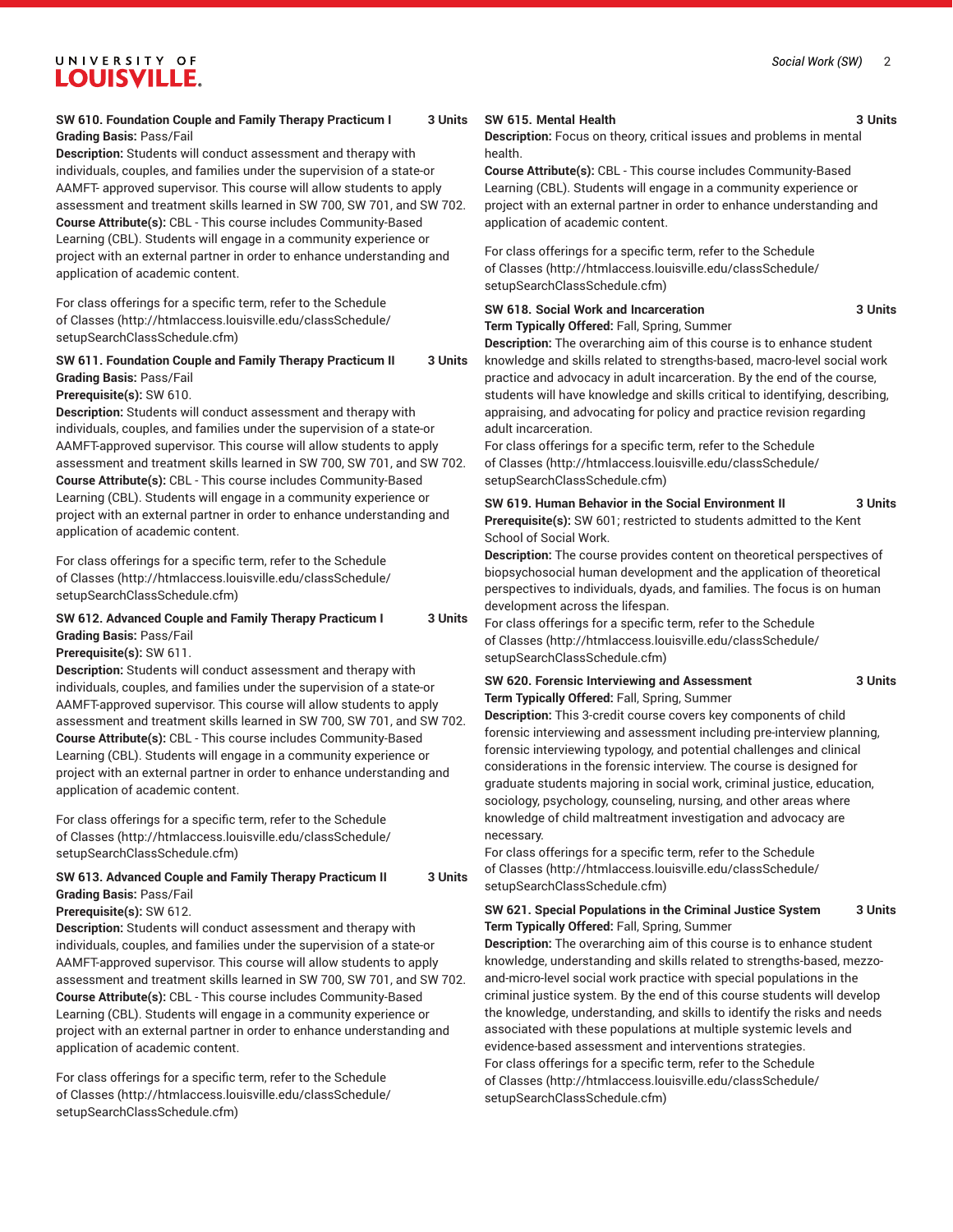## **SW 622. Social Welfare Policy II 3 Units**

**Prerequisite(s):** SW 602; restricted to students enrolled in the Kent School of Social Work.

**Description:** This class focuses on the interrelationships between problem conceptualization, policy options, and their impact on social work practice and clients. Students will develop their ability to critically assess current service delivery problems as they impact client needs, with particular attention to vulnerable population groups.

**Course Attribute(s):** CBL - This course includes Community-Based Learning (CBL). Students will engage in a community experience or project with an external partner in order to enhance understanding and application of academic content.

For class offerings for a specific term, refer to the [Schedule](http://htmlaccess.louisville.edu/classSchedule/setupSearchClassSchedule.cfm) [of Classes \(http://htmlaccess.louisville.edu/classSchedule/](http://htmlaccess.louisville.edu/classSchedule/setupSearchClassSchedule.cfm) [setupSearchClassSchedule.cfm\)](http://htmlaccess.louisville.edu/classSchedule/setupSearchClassSchedule.cfm)

## **SW 623. Forensic Social Work Integrative Seminar I 1 Unit Grading Basis:** Pass/Fail

**Term Typically Offered:** Fall Only

**Description:** Supervision of student social work practice with a variety of indviduals, groups, communities, and society as related to legal issues and litigation in both civil and criminal justice systems. (Grading will be on a Pass/Fail basis).

For class offerings for a specific term, refer to the [Schedule](http://htmlaccess.louisville.edu/classSchedule/setupSearchClassSchedule.cfm) [of Classes \(http://htmlaccess.louisville.edu/classSchedule/](http://htmlaccess.louisville.edu/classSchedule/setupSearchClassSchedule.cfm) [setupSearchClassSchedule.cfm\)](http://htmlaccess.louisville.edu/classSchedule/setupSearchClassSchedule.cfm)

## **SW 624. Forensic Social Work Integrative Seminar II 1 Unit Grading Basis:** Pass/Fail

### **Term Typically Offered:** Spring Only

**Description:** Continuation of supervision of student social work practice with a variety of individuals, groups, communities, and society as related to legal issues and litigation in both civil and criminal justice systems. (Grading will be on a Pass/Fail basis).

For class offerings for a specific term, refer to the [Schedule](http://htmlaccess.louisville.edu/classSchedule/setupSearchClassSchedule.cfm) [of Classes \(http://htmlaccess.louisville.edu/classSchedule/](http://htmlaccess.louisville.edu/classSchedule/setupSearchClassSchedule.cfm) [setupSearchClassSchedule.cfm\)](http://htmlaccess.louisville.edu/classSchedule/setupSearchClassSchedule.cfm)

#### **SW 625. Children and Families 3 Units**

**Description:** Focuses on practice with children and families within an ecological framework. The complexity of practice with children and families within various human service delivery systems is examined. For class offerings for a specific term, refer to the [Schedule](http://htmlaccess.louisville.edu/classSchedule/setupSearchClassSchedule.cfm) [of Classes \(http://htmlaccess.louisville.edu/classSchedule/](http://htmlaccess.louisville.edu/classSchedule/setupSearchClassSchedule.cfm) [setupSearchClassSchedule.cfm\)](http://htmlaccess.louisville.edu/classSchedule/setupSearchClassSchedule.cfm)

## **SW 626. Research Methodology and Design 3 Units**

**Prerequisite(s):** Restricted to students enrolled through the Kent School of Social Work.

**Description:** This course provides students the foundation knowledge for scientific inquiry. Ii covers all aspects of the research process from problem formulation to writing of the research report. It introduces students to qualitative, quantitative, and single-subject methods of conducting research and evaluating practice.

For class offerings for a specific term, refer to the [Schedule](http://htmlaccess.louisville.edu/classSchedule/setupSearchClassSchedule.cfm) [of Classes \(http://htmlaccess.louisville.edu/classSchedule/](http://htmlaccess.louisville.edu/classSchedule/setupSearchClassSchedule.cfm) [setupSearchClassSchedule.cfm\)](http://htmlaccess.louisville.edu/classSchedule/setupSearchClassSchedule.cfm)

## **SW 627. Military Social Work 3 Units**

**Description:** This course is designed to develop competence in providing services to active duty, reserve, National Guard, veterans, and their families. It focuses on a wide range of challenges, strengths, and interventions that social workers need to learn and utilize in practice when working with this population. It is recognized that returning veterans from the Global War on Terrorism and their families in addition to the millions of veterans from previous military service likely will exceed the capacity of the Department of Defense and the Department of Veteran Affairs, consequently, many of these service members will be seeking assistance from social workers in the civilian sector. For class offerings for a specific term, refer to the [Schedule](http://htmlaccess.louisville.edu/classSchedule/setupSearchClassSchedule.cfm) [of Classes](http://htmlaccess.louisville.edu/classSchedule/setupSearchClassSchedule.cfm) ([http://htmlaccess.louisville.edu/classSchedule/](http://htmlaccess.louisville.edu/classSchedule/setupSearchClassSchedule.cfm) [setupSearchClassSchedule.cfm\)](http://htmlaccess.louisville.edu/classSchedule/setupSearchClassSchedule.cfm)

## **SW 628. Military Social Work Seminar I 1 Unit Grading Basis:** Pass/Fail

**Prerequisite(s):** Enrollment in the Military Social Work specialization. **Description:** Military social work is a specialization of social work that provides services to persons who have served or are serving in the military and their families. MSSW students who are specializing in military social work are required to take this one credit hour seminar per semester that extends over two semesters of their final year at Kent School of Social Work. It provides students with an opportunity to integrate the theoretical knowledge that they are learning in the classroom with practical experiences in their field placements. In the seminar students from different practice settings will participate and share the diversity of problems and approaches to the practice of military social work.

For class offerings for a specific term, refer to the [Schedule](http://htmlaccess.louisville.edu/classSchedule/setupSearchClassSchedule.cfm) [of Classes](http://htmlaccess.louisville.edu/classSchedule/setupSearchClassSchedule.cfm) ([http://htmlaccess.louisville.edu/classSchedule/](http://htmlaccess.louisville.edu/classSchedule/setupSearchClassSchedule.cfm) [setupSearchClassSchedule.cfm\)](http://htmlaccess.louisville.edu/classSchedule/setupSearchClassSchedule.cfm)

## **SW 629. Military Social Work Seminar II 1 Unit Grading Basis:** Pass/Fail

**Prerequisite(s):** Enrollment in the Military Social Work specialization. **Description:** Military social work is a specialization of social work that provides services to persons who have served or are serving in the military and their families. MSSW students who are specializing in military social work are required to take one credit hour seminar per semester that extends over two semesters of their final year at the Kent School of Social Work. It provides students with an opportunity to integrate the theoretical knowledge that they are learning in the classroom with practical experiences in their field placements. In the seminar students from different practice settings will participate and share the diversity of problems and approaches to the practice of military social work.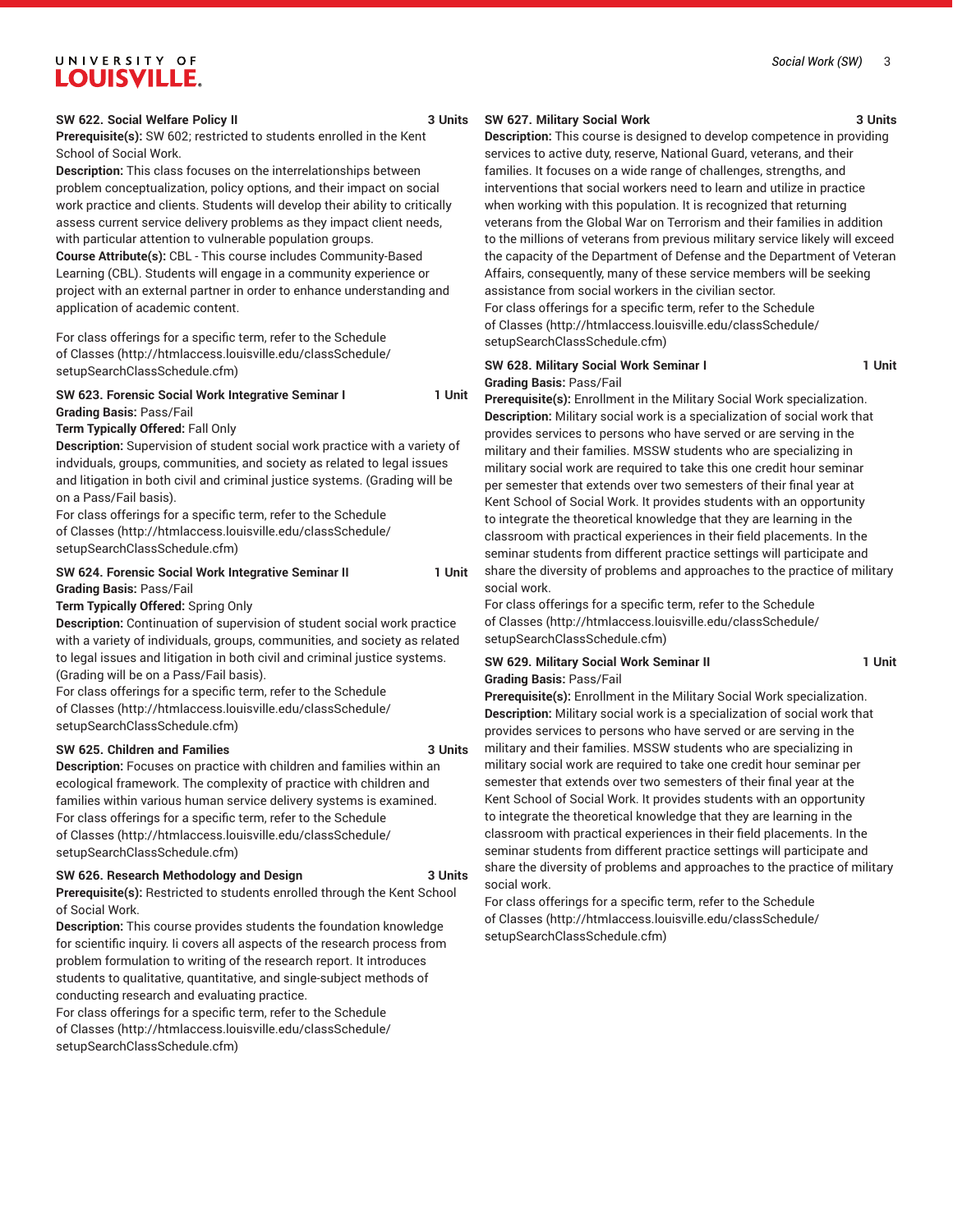**1 Unit**

### **SW 630. School Social Work: Policy and Practice 3 Units**

**Description:** Designed to prepare students for social work practice in the public schools. It assumes that you have a foundation of knowledge in social work policy, practice, research, and human behavior in the social environment. It also assumes that you had some field practice or work experience in a human service setting, preferably a school. Examines a range of practices and policy issues related to the delivery of social work services in school settings. Addresses current federal and Kentucky laws as they relate to practice with school age children and their families. School social work professional standards, program development and licenser receive attention as well. An ecological and risk and resiliency framework for practice will be emphasized throughout the course. Additionally, the practice section is based on best practices and narrative social work. Finally, special attention is given to children living in poverty. For class offerings for a specific term, refer to the [Schedule](http://htmlaccess.louisville.edu/classSchedule/setupSearchClassSchedule.cfm) [of Classes \(http://htmlaccess.louisville.edu/classSchedule/](http://htmlaccess.louisville.edu/classSchedule/setupSearchClassSchedule.cfm) [setupSearchClassSchedule.cfm\)](http://htmlaccess.louisville.edu/classSchedule/setupSearchClassSchedule.cfm)

## **SW 631. Personality: Concepts and Evidence 3 Units**

**Prerequisite(s):** Satisfactory completion of a course in introductory psychology, or instructor's permission.

**Description:** A systematic presentation of theories and research evidence relevant to personality; such as psychoanalysis and its derivatives, field, self, reinforcement theories, etc.

For class offerings for a specific term, refer to the [Schedule](http://htmlaccess.louisville.edu/classSchedule/setupSearchClassSchedule.cfm) [of Classes \(http://htmlaccess.louisville.edu/classSchedule/](http://htmlaccess.louisville.edu/classSchedule/setupSearchClassSchedule.cfm) [setupSearchClassSchedule.cfm\)](http://htmlaccess.louisville.edu/classSchedule/setupSearchClassSchedule.cfm)

## **SW 632. Intro Gay, Lesbian, Bisexual and Transgender (GLBT) Issues and Social Welfare 3 Units**

**Term Typically Offered:** Fall, Spring, Summer

**Description:** The purpose of this course is to introduce contemporary topics related to the social welfare of gay, lesbian, bisexual and transgender (GLBT) individuals. Issues addressed are related to development, health disparities, family, research, history and ethics. **Note:** Course is cross-listed with SW 332.

For class offerings for a specific term, refer to the [Schedule](http://htmlaccess.louisville.edu/classSchedule/setupSearchClassSchedule.cfm) [of Classes \(http://htmlaccess.louisville.edu/classSchedule/](http://htmlaccess.louisville.edu/classSchedule/setupSearchClassSchedule.cfm) [setupSearchClassSchedule.cfm\)](http://htmlaccess.louisville.edu/classSchedule/setupSearchClassSchedule.cfm)

#### **SW 633. Social Work and Human Sexuality 3 Units**

**Description:** This course provides knowledge about physical, behavioral, cognitive, emotional and spiritual aspects of human sexuality. For class offerings for a specific term, refer to the [Schedule](http://htmlaccess.louisville.edu/classSchedule/setupSearchClassSchedule.cfm) [of Classes \(http://htmlaccess.louisville.edu/classSchedule/](http://htmlaccess.louisville.edu/classSchedule/setupSearchClassSchedule.cfm) [setupSearchClassSchedule.cfm\)](http://htmlaccess.louisville.edu/classSchedule/setupSearchClassSchedule.cfm)

## **SW 635. Rights of Children** 3 Units

For class offerings for a specific term, refer to the [Schedule](http://htmlaccess.louisville.edu/classSchedule/setupSearchClassSchedule.cfm) [of Classes \(http://htmlaccess.louisville.edu/classSchedule/](http://htmlaccess.louisville.edu/classSchedule/setupSearchClassSchedule.cfm) [setupSearchClassSchedule.cfm\)](http://htmlaccess.louisville.edu/classSchedule/setupSearchClassSchedule.cfm)

## **SW 636. Death & Grief 3 Units**

**Description:** This course provides students with knowledge and skills to prepare master's level social workers for effective, evidence- and theory-informed practice with persons experiencing life-limiting illness or disease, their informal and formal caregivers, and persons coping with loss, broadly. Specific attention is paid to ethical intervention with persons who are dying or experiencing grief. Course content relates to affective responses to death and grief, intersectionality, and the decolonization of death and grief studies.

For class offerings for a specific term, refer to the [Schedule](http://htmlaccess.louisville.edu/classSchedule/setupSearchClassSchedule.cfm) [of Classes \(http://htmlaccess.louisville.edu/classSchedule/](http://htmlaccess.louisville.edu/classSchedule/setupSearchClassSchedule.cfm) [setupSearchClassSchedule.cfm\)](http://htmlaccess.louisville.edu/classSchedule/setupSearchClassSchedule.cfm)

## **Grading Basis:** Pass/Fail

**Term Typically Offered:** Fall Only

**Description:** In this seminar related to their Leadership/Management practicum, based on their practicum experiences, films and articles, students will begin to apply theories, methods and practices for leading a productive organization and effectively managing staff, and conflict. Social work's ideological role in society presents unique ethical challenges. Students will be oriented to the National Association of Social Work (NASW) and other standards and techniques for ethical leadership compliance. Finally, students will assess their potential for exerting successful social work leadership/management throughout their practicum and careers.

**SW 637. Seminar-Introduction to Social Work Leadership/Management**

For class offerings for a specific term, refer to the [Schedule](http://htmlaccess.louisville.edu/classSchedule/setupSearchClassSchedule.cfm) [of Classes](http://htmlaccess.louisville.edu/classSchedule/setupSearchClassSchedule.cfm) ([http://htmlaccess.louisville.edu/classSchedule/](http://htmlaccess.louisville.edu/classSchedule/setupSearchClassSchedule.cfm) [setupSearchClassSchedule.cfm\)](http://htmlaccess.louisville.edu/classSchedule/setupSearchClassSchedule.cfm)

## **SW 638. Seminar-Introduction to Social Work Leadership/Management**

## **1 Unit**

### **Grading Basis:** Pass/Fail **Term Typically Offered:** Spring Only

**Description:** In this seminar related to their Leadership/Management practicum, based on their practicum experiences, films and articles, students will begin to apply theories, methods and practices for leading a productive organization and effectively managing staff, and conflict. Social work's ideological role in society presents unique ethical challenges. Students will be oriented to the National Association of Social Work (NASW) and other standards and techniques for ethical leadership compliance. Finally, students will assess their potential for exerting successful social work leadership/management throughout their practicum and careers.

For class offerings for a specific term, refer to the [Schedule](http://htmlaccess.louisville.edu/classSchedule/setupSearchClassSchedule.cfm) [of Classes](http://htmlaccess.louisville.edu/classSchedule/setupSearchClassSchedule.cfm) ([http://htmlaccess.louisville.edu/classSchedule/](http://htmlaccess.louisville.edu/classSchedule/setupSearchClassSchedule.cfm) [setupSearchClassSchedule.cfm\)](http://htmlaccess.louisville.edu/classSchedule/setupSearchClassSchedule.cfm)

#### **SW 639. Crisis Intervention 3 Units**

**Description:** The major constructs and principles of crisis theory are analyzed in light of their pragmatic application with clients in crisis. Students use complex case analysis in their application of theory to practice. Taught from a strengths perspective and using a narrative approach, this class emphasizes a client-centered perspective. For class offerings for a specific term, refer to the [Schedule](http://htmlaccess.louisville.edu/classSchedule/setupSearchClassSchedule.cfm) [of Classes](http://htmlaccess.louisville.edu/classSchedule/setupSearchClassSchedule.cfm) ([http://htmlaccess.louisville.edu/classSchedule/](http://htmlaccess.louisville.edu/classSchedule/setupSearchClassSchedule.cfm) [setupSearchClassSchedule.cfm\)](http://htmlaccess.louisville.edu/classSchedule/setupSearchClassSchedule.cfm)

**SW 640. Evidence-Based Practice with Individuals, Families, and Groups 3 Units**

**Term Typically Offered:** Fall, Spring, Summer

**Prerequisite(s):** SW 605 and SW 671 or enrollment into 30 hour program. **Corequisite(s):** SW 672.

**Description:** The focus of this class is on using advanced problem-solving practice models and critical thinking skills designed to guide everyday decisions social workers make, whether they function as direct service providers or case managers supervisors.

**Course Attribute(s):** CBL - This course includes Community-Based Learning (CBL). Students will engage in a community experience or project with an external partner in order to enhance understanding and application of academic content.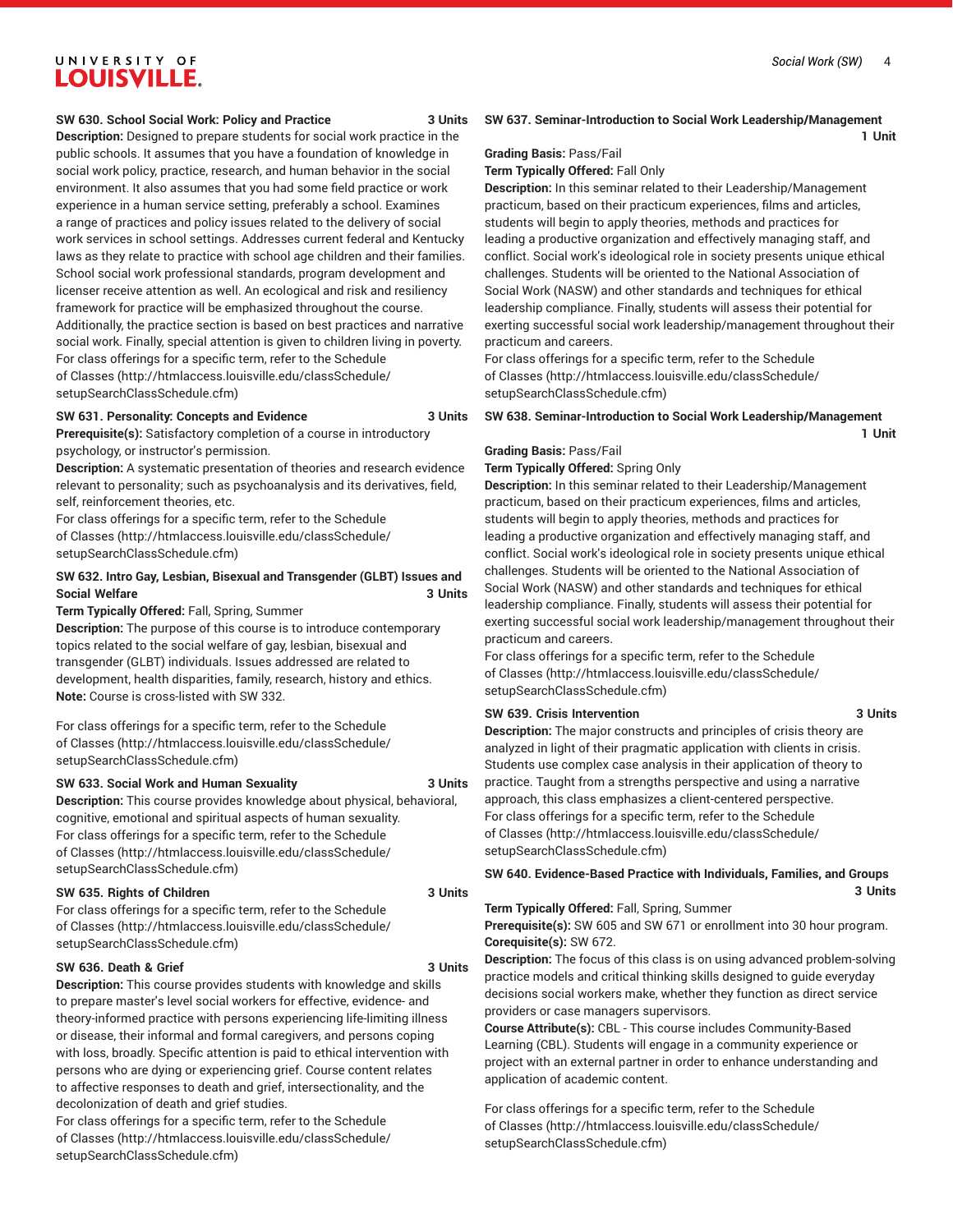## **SW 641. Social Justice Policy 3 Units**

**Term Typically Offered:** Fall, Spring, Summer **Prerequisite(s):** SW 603, SW 605, & SW 671 or enrollment into 30hr program.

**Description:** This course focuses on the changing global context of macro practice and the interconnectedness between individual, mezzo, and macro system levels. Students will explore how dominant political ideologies influence the construction of and responses to contemporary social problems. We will discuss how social policies have been critical tools to address inequity while also being mechanisms of stratification. Students will engage with theories of social justice, with an emphasis on initiating community-level changes. This course gives students conceptual perspectives on community organizing and structural social work; through these perspectives, students will develop a repertoire of strategies to make substantive societal changes.

**Course Attribute(s):** CBL - This course includes Community-Based Learning (CBL). Students will engage in a community experience or project with an external partner in order to enhance understanding and application of academic content.

For class offerings for a specific term, refer to the [Schedule](http://htmlaccess.louisville.edu/classSchedule/setupSearchClassSchedule.cfm) [of Classes \(http://htmlaccess.louisville.edu/classSchedule/](http://htmlaccess.louisville.edu/classSchedule/setupSearchClassSchedule.cfm) [setupSearchClassSchedule.cfm\)](http://htmlaccess.louisville.edu/classSchedule/setupSearchClassSchedule.cfm)

## **SW 642. Psychopathology 3 Units**

**Term Typically Offered:** Fall, Spring, Summer **Prerequisite(s):** SW 605 & SW 671, or SW 701, or enrollment into 30hr program; and restricted to Kent School students.

**Description:** This course examines concepts of labeling theory, stigma, strengths perspective, and the clinical use of diagnostic classification of psychopathology from a social work perspective. The implications of various definitions of psychopathology and the uses of diagnostic systems to inform practice policy and to promote social justice are considered.

For class offerings for a specific term, refer to the [Schedule](http://htmlaccess.louisville.edu/classSchedule/setupSearchClassSchedule.cfm) [of Classes \(http://htmlaccess.louisville.edu/classSchedule/](http://htmlaccess.louisville.edu/classSchedule/setupSearchClassSchedule.cfm) [setupSearchClassSchedule.cfm\)](http://htmlaccess.louisville.edu/classSchedule/setupSearchClassSchedule.cfm)

## **SW 643. Introduction to Social Work Leadership/Management 3 Units Term Typically Offered:** Fall, Spring, Summer

**Description:** What does it mean to be a social work leader? In this course, social work students will be oriented to the theories, styles, traits and factors which build successful social work leaders and managers. Whether working in a small or large non-profit, public or private system or in the for-profit world, select knowledge, skills and abilities are essential to meeting the needs of vulnerable populations effectively. coursework will include assessing your leadership/management style and potential, exploring real world case studies and experiencing leadership/management simulations. The course will stress the importance of leading for diversity and inclusion in promoting social justice in organizations, community and society.

For class offerings for a specific term, refer to the [Schedule](http://htmlaccess.louisville.edu/classSchedule/setupSearchClassSchedule.cfm) [of Classes \(http://htmlaccess.louisville.edu/classSchedule/](http://htmlaccess.louisville.edu/classSchedule/setupSearchClassSchedule.cfm) [setupSearchClassSchedule.cfm\)](http://htmlaccess.louisville.edu/classSchedule/setupSearchClassSchedule.cfm)

## **SW 644. Supervision: Developing Skills for Your Future 3 Units Term Typically Offered:** Fall, Spring, Summer

**Description:** This supervision course provides students with instruction, practice experiences and skills development related to effective supervision in various social service contexts. The course focuses on several models of supervision that are grounded in systems theory, developmental theory, organizational theory, leadership theories, adaptive change theory, and social justice theory. Supervision as related to leadership and the organizational contexts will be explored. There will be a focus on practical skills related to supervision of staff and of volunteers. These skills will include administrative, clinical, supportive, developmental, and educational supervision, as well as performance evaluation.

For class offerings for a specific term, refer to the [Schedule](http://htmlaccess.louisville.edu/classSchedule/setupSearchClassSchedule.cfm) [of Classes](http://htmlaccess.louisville.edu/classSchedule/setupSearchClassSchedule.cfm) ([http://htmlaccess.louisville.edu/classSchedule/](http://htmlaccess.louisville.edu/classSchedule/setupSearchClassSchedule.cfm) [setupSearchClassSchedule.cfm\)](http://htmlaccess.louisville.edu/classSchedule/setupSearchClassSchedule.cfm)

## **SW 647. Psychosocial Practice in Oncology I Social Work Practice with Individuals and Families in Healthcare 3 Units**

**Description:** As students grow into advanced practice social workers, this course focuses on the knowledge and skills needed to work with people with cancer and family members, with special attention on interprofessional teamwork. Students will learn theories and models that help understand how cancer disrupts people's lives and guide evidence-based interventions. This course is open to students who want to work with people with other chronic and life-limiting diseases. For class offerings for a specific term, refer to the [Schedule](http://htmlaccess.louisville.edu/classSchedule/setupSearchClassSchedule.cfm) [of Classes](http://htmlaccess.louisville.edu/classSchedule/setupSearchClassSchedule.cfm) ([http://htmlaccess.louisville.edu/classSchedule/](http://htmlaccess.louisville.edu/classSchedule/setupSearchClassSchedule.cfm)

[setupSearchClassSchedule.cfm\)](http://htmlaccess.louisville.edu/classSchedule/setupSearchClassSchedule.cfm)

## **SW 648. Psychosocial Practice in Oncology II: Social Work Practice to Promote Health Equity 3 Units**

**Description:** This course focuses on social determinants of health to understand health equity and inequity at the individual, group, community, and socio-political levels. Students will learn the role social workers and healthcare systems have in perpetuating health disparities. The knowledge and skills needed to minimize health disparities at the micro, mezzo, and macro levels are covered. This course is open to students who want to work with people with other chronic and life-limiting diseases.

For class offerings for a specific term, refer to the [Schedule](http://htmlaccess.louisville.edu/classSchedule/setupSearchClassSchedule.cfm) [of Classes](http://htmlaccess.louisville.edu/classSchedule/setupSearchClassSchedule.cfm) ([http://htmlaccess.louisville.edu/classSchedule/](http://htmlaccess.louisville.edu/classSchedule/setupSearchClassSchedule.cfm) [setupSearchClassSchedule.cfm\)](http://htmlaccess.louisville.edu/classSchedule/setupSearchClassSchedule.cfm)

### **SW 649. Psychosocial Oncology Seminar I 1 Unit**

**Description:** Students will participate in an innovative interdisciplinary curriculum in palliative care (iCope) The seminar will assist with planning future goals for their career development upon graduation. For class offerings for a specific term, refer to the [Schedule](http://htmlaccess.louisville.edu/classSchedule/setupSearchClassSchedule.cfm) [of Classes](http://htmlaccess.louisville.edu/classSchedule/setupSearchClassSchedule.cfm) ([http://htmlaccess.louisville.edu/classSchedule/](http://htmlaccess.louisville.edu/classSchedule/setupSearchClassSchedule.cfm) [setupSearchClassSchedule.cfm\)](http://htmlaccess.louisville.edu/classSchedule/setupSearchClassSchedule.cfm)

## **SW 650. Psychosocial Oncology Seminar II 1 Unit Grading Basis:** Pass/Fail

**Description:** Students will participate in an innovative interdisciplinary curriculum in palliative care (iCope) . The seminar will assist with planning future goals for their career development.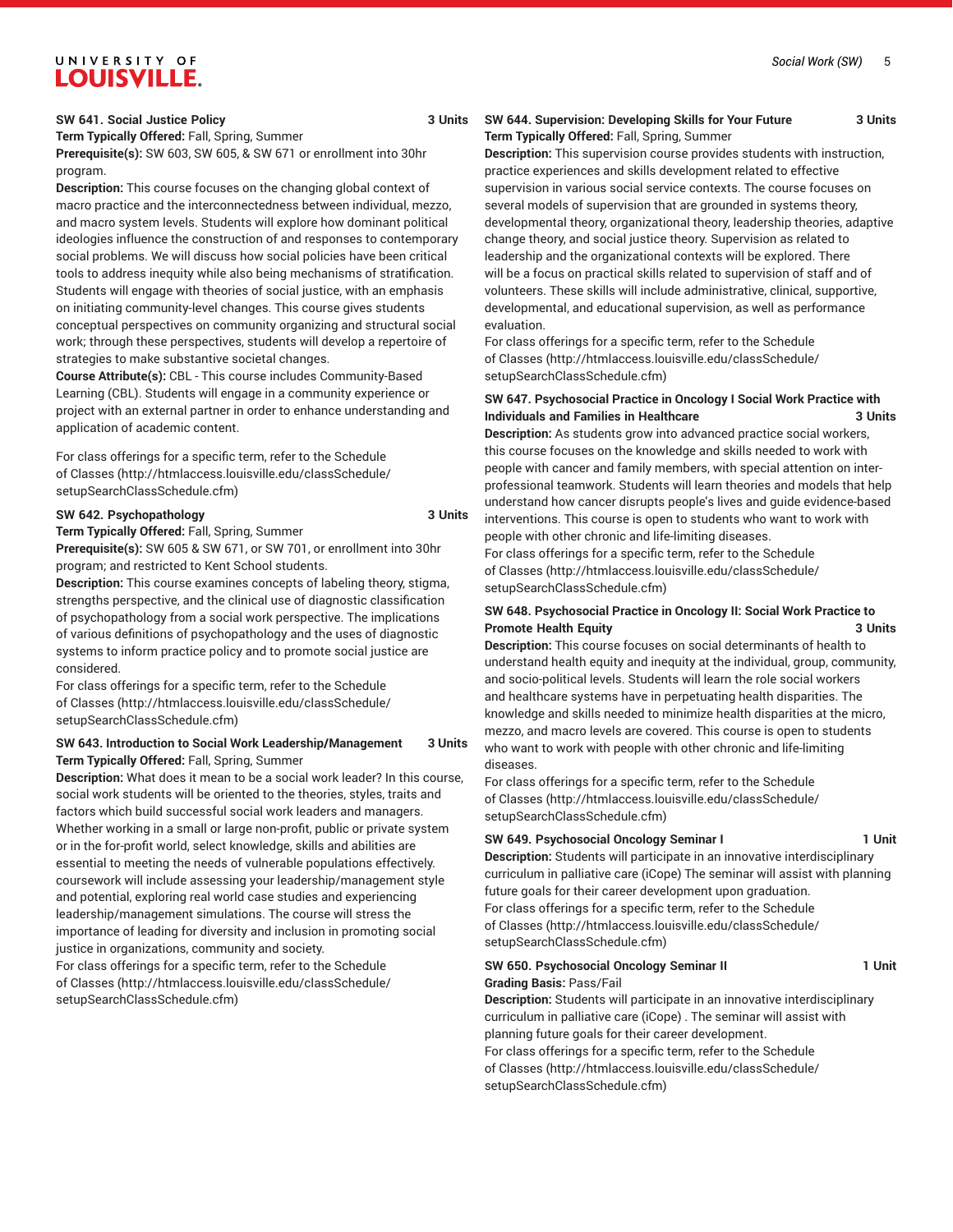### **SW 651. Foundations of Family Therapy 3 Units**

**Prerequisite(s):** Restricted to students enrolled through Kent School of Social Work.

**Description:** This course is designed to give students a comprehensive and substantive understanding of the family life cycle, family dynamics, systemic thinking, and interactional theories. Students will also be introduced to the role of the marital and family therapist in Terms of relationship to clients, as a relational approach to understanding clients, and the self of the therapist.

For class offerings for a specific term, refer to the [Schedule](http://htmlaccess.louisville.edu/classSchedule/setupSearchClassSchedule.cfm) [of Classes \(http://htmlaccess.louisville.edu/classSchedule/](http://htmlaccess.louisville.edu/classSchedule/setupSearchClassSchedule.cfm) [setupSearchClassSchedule.cfm\)](http://htmlaccess.louisville.edu/classSchedule/setupSearchClassSchedule.cfm)

## **SW 652. Introduction to Child Welfare Practice 3 Units**

**Description:** This course focuses on skills of screening, investigation, assessment, case planning, and service delivery within the child welfare system.

For class offerings for a specific term, refer to the [Schedule](http://htmlaccess.louisville.edu/classSchedule/setupSearchClassSchedule.cfm) [of Classes \(http://htmlaccess.louisville.edu/classSchedule/](http://htmlaccess.louisville.edu/classSchedule/setupSearchClassSchedule.cfm) [setupSearchClassSchedule.cfm\)](http://htmlaccess.louisville.edu/classSchedule/setupSearchClassSchedule.cfm)

### **SW 653. Services to Children 3 Units**

For class offerings for a specific term, refer to the [Schedule](http://htmlaccess.louisville.edu/classSchedule/setupSearchClassSchedule.cfm) [of Classes \(http://htmlaccess.louisville.edu/classSchedule/](http://htmlaccess.louisville.edu/classSchedule/setupSearchClassSchedule.cfm) [setupSearchClassSchedule.cfm\)](http://htmlaccess.louisville.edu/classSchedule/setupSearchClassSchedule.cfm)

## **SW 654. Exceptional Child 3 Units**

For class offerings for a specific term, refer to the [Schedule](http://htmlaccess.louisville.edu/classSchedule/setupSearchClassSchedule.cfm) [of Classes \(http://htmlaccess.louisville.edu/classSchedule/](http://htmlaccess.louisville.edu/classSchedule/setupSearchClassSchedule.cfm) [setupSearchClassSchedule.cfm\)](http://htmlaccess.louisville.edu/classSchedule/setupSearchClassSchedule.cfm)

### **SW 655. Family Violence 3 Units**

**Description:** The focus of this course is on understanding, screening for, assessing, and intervening in various forms of family violence. For class offerings for a specific term, refer to the [Schedule](http://htmlaccess.louisville.edu/classSchedule/setupSearchClassSchedule.cfm) [of Classes \(http://htmlaccess.louisville.edu/classSchedule/](http://htmlaccess.louisville.edu/classSchedule/setupSearchClassSchedule.cfm) [setupSearchClassSchedule.cfm\)](http://htmlaccess.louisville.edu/classSchedule/setupSearchClassSchedule.cfm)

## **SW 656. Assessment & Case Management of Child Sexual Abuse 3 Units**

**Description:** This course is designed to prepare students to screen, assess, and intervene in situation involving child sexual abuse. For class offerings for a specific term, refer to the [Schedule](http://htmlaccess.louisville.edu/classSchedule/setupSearchClassSchedule.cfm) [of Classes \(http://htmlaccess.louisville.edu/classSchedule/](http://htmlaccess.louisville.edu/classSchedule/setupSearchClassSchedule.cfm) [setupSearchClassSchedule.cfm\)](http://htmlaccess.louisville.edu/classSchedule/setupSearchClassSchedule.cfm)

## **SW 657. Group Methods 3 Units**

**Description:** All major aspects of group life are explored and there is an emphasis on the purposes, content, and forms of various group experiences. The social worker's role in facilitating the group process is detailed and there is a special emphasis placed on the beginning processes associated with group methods.

For class offerings for a specific term, refer to the [Schedule](http://htmlaccess.louisville.edu/classSchedule/setupSearchClassSchedule.cfm) [of Classes \(http://htmlaccess.louisville.edu/classSchedule/](http://htmlaccess.louisville.edu/classSchedule/setupSearchClassSchedule.cfm) [setupSearchClassSchedule.cfm\)](http://htmlaccess.louisville.edu/classSchedule/setupSearchClassSchedule.cfm)

## **SW 658. Group Psychotherapy 3 Units**

For class offerings for a specific term, refer to the [Schedule](http://htmlaccess.louisville.edu/classSchedule/setupSearchClassSchedule.cfm) [of Classes \(http://htmlaccess.louisville.edu/classSchedule/](http://htmlaccess.louisville.edu/classSchedule/setupSearchClassSchedule.cfm) [setupSearchClassSchedule.cfm\)](http://htmlaccess.louisville.edu/classSchedule/setupSearchClassSchedule.cfm)

## **SW 659. Introduction to Family Therapy Practice 3 Units Prerequisite(s):** Restricted to students enrolled through the Kent School of Social Work.

**Description:** This course is designed to familiarize the social work student with a family systems framework and a broad range of established family systems that have shaped the practice of couple and family therapy. Theory and technique will be reviewed to assist the development of process skills necessary for addressing the multiple dynamics associated with counseling individuals, couples and families through the lens of marriage and family therapy.

For class offerings for a specific term, refer to the [Schedule](http://htmlaccess.louisville.edu/classSchedule/setupSearchClassSchedule.cfm) [of Classes](http://htmlaccess.louisville.edu/classSchedule/setupSearchClassSchedule.cfm) ([http://htmlaccess.louisville.edu/classSchedule/](http://htmlaccess.louisville.edu/classSchedule/setupSearchClassSchedule.cfm) [setupSearchClassSchedule.cfm\)](http://htmlaccess.louisville.edu/classSchedule/setupSearchClassSchedule.cfm)

## **SW 660. Motivation and Change: The Process of Change and Strategies to Elicit Intrinsic Motivation. 3 Units**

**Prerequisite(s):** Admitted to Kent School of Social Work. **Description:** Understanding the process of behavior change and developing interviewing skills that elicit intrinsic motivation to change. Class content is in the form of books and guides on Motivational Interviewing, a popular proven practice method.

For class offerings for a specific term, refer to the [Schedule](http://htmlaccess.louisville.edu/classSchedule/setupSearchClassSchedule.cfm) [of Classes](http://htmlaccess.louisville.edu/classSchedule/setupSearchClassSchedule.cfm) ([http://htmlaccess.louisville.edu/classSchedule/](http://htmlaccess.louisville.edu/classSchedule/setupSearchClassSchedule.cfm) [setupSearchClassSchedule.cfm\)](http://htmlaccess.louisville.edu/classSchedule/setupSearchClassSchedule.cfm)

**SW 661. Special Issues in Alcohol and Drug Counseling 3 Units Description:** This course includes highly specialized and advanced topics in addiction treatment to prepare students to begin practice in Alcohol and Drug Counselor training. Content will round out and complete a basic course of study for alcohol and drug counselors that was not adequately addressed in substance abuse and motivational interviewing classes. These advanced topics will 1) generally aid students in submitting the application for certification as alcohol and drug counselors, 2) provide students with required case management training for working in a licensed alcohol and other drug treatment facility, and 3) prepare students for working within multidisciplinary teams and gain familiarity with clinical supervision methods utilized in substance abuse treatment programs. 4) Students will become familiar with the use of the Addiction Severity Index (ASI) a very common assessment tool widely used in substance abuse treatment settings. The complexity and demonstrated efficacy of specialized treatment for substance abuse disorders is well documented and preparation to work with this problem will be valuable across a range of populations; including, but not limited to individuals treated in traditional and non-traditional treatment settings. Evidence based knowledge is progressively improving the effectiveness of treatment. This course will utilize a convergence of knowledge to prepare students for their role in advancing the treatment of alcohol and other drug dependency.

For class offerings for a specific term, refer to the [Schedule](http://htmlaccess.louisville.edu/classSchedule/setupSearchClassSchedule.cfm) [of Classes](http://htmlaccess.louisville.edu/classSchedule/setupSearchClassSchedule.cfm) ([http://htmlaccess.louisville.edu/classSchedule/](http://htmlaccess.louisville.edu/classSchedule/setupSearchClassSchedule.cfm) [setupSearchClassSchedule.cfm\)](http://htmlaccess.louisville.edu/classSchedule/setupSearchClassSchedule.cfm)

**SW 662. Substance Use and Substance Use Disorders 3 Units**

**Prerequisite(s):** Restricted to Kent School of Social Work students. **Description:** Examines current issues associated with substance abuse. Prevailing paradigms related to substance abuse are explored and pragmatic intervention strategies for dealing with those abusing substances are presented and applied.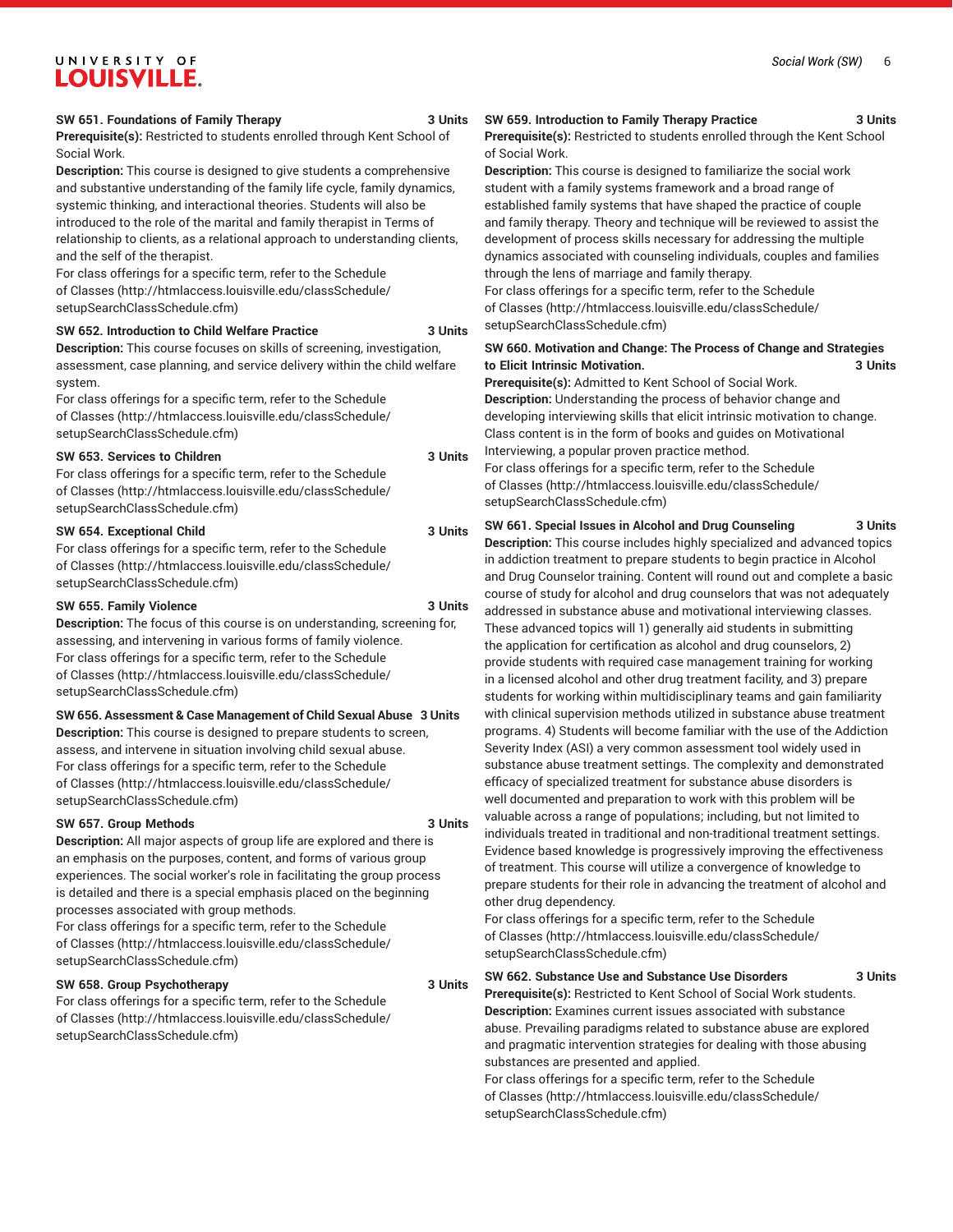## **SW 663. Enhancing Safety & Permanency of Children in the Child Welfare System 3 Units**

**Description:** This course focuses on practice knowledge and skills in the delivery of services to children and youth in foster and out of home care and families that care for them.

For class offerings for a specific term, refer to the [Schedule](http://htmlaccess.louisville.edu/classSchedule/setupSearchClassSchedule.cfm) [of Classes \(http://htmlaccess.louisville.edu/classSchedule/](http://htmlaccess.louisville.edu/classSchedule/setupSearchClassSchedule.cfm) [setupSearchClassSchedule.cfm\)](http://htmlaccess.louisville.edu/classSchedule/setupSearchClassSchedule.cfm)

## **SW 664. Social Work and the Law 3 Units**

**Prerequisite(s):** Restricted to students enrolled through the Kent School of Social Work.

**Description:** This course is designed to: 1) familiarize social work students with the legal system and the various roles of social workers within the legal arena, 2) increase the social work students' understanding of the impact of the legal system on social work clients and client groups, 3) increase the social work students' understanding of the interface of law with professional social work practice, and 4) develop and enhance the skills needed by the professional social worker in situations where social work and law interface.

For class offerings for a specific term, refer to the [Schedule](http://htmlaccess.louisville.edu/classSchedule/setupSearchClassSchedule.cfm) [of Classes \(http://htmlaccess.louisville.edu/classSchedule/](http://htmlaccess.louisville.edu/classSchedule/setupSearchClassSchedule.cfm) [setupSearchClassSchedule.cfm\)](http://htmlaccess.louisville.edu/classSchedule/setupSearchClassSchedule.cfm)

## **SW 665. Supervision, Training, and Consultation 3 Units**

**Description:** This course focuses on concepts of learning, competence, motivation and growth. How each of these is applied in supervision, training, consultation in both one to one and group settings is emphasized.

For class offerings for a specific term, refer to the [Schedule](http://htmlaccess.louisville.edu/classSchedule/setupSearchClassSchedule.cfm) [of Classes \(http://htmlaccess.louisville.edu/classSchedule/](http://htmlaccess.louisville.edu/classSchedule/setupSearchClassSchedule.cfm) [setupSearchClassSchedule.cfm\)](http://htmlaccess.louisville.edu/classSchedule/setupSearchClassSchedule.cfm)

## **SW 666. Collaborative Practice with Substance Abuse & Mental Health Services 3 Units**

**Description:** This course focuses on preparing students to practice collaboratively with substance abuse, mental health, and child welfare services to screen, assess, manage, and refer families to MH and SA services.

For class offerings for a specific term, refer to the [Schedule](http://htmlaccess.louisville.edu/classSchedule/setupSearchClassSchedule.cfm) [of Classes \(http://htmlaccess.louisville.edu/classSchedule/](http://htmlaccess.louisville.edu/classSchedule/setupSearchClassSchedule.cfm) [setupSearchClassSchedule.cfm\)](http://htmlaccess.louisville.edu/classSchedule/setupSearchClassSchedule.cfm)

## **SW 667. Negotiation,Mediation, and Conflict Transformation 3 Units**

**Description:** This course integrates communication and negotiation theory and skills with the values and strategies of social work. Through reflective practice, the course will increase learners' skills in creating a space for people in conflict to communicate more effectively with one another. Students will practice negotiating for agreements and resources, mediating disagreements, and advocating on behalf of disenfranchised and vulnerable persons.

For class offerings for a specific term, refer to the [Schedule](http://htmlaccess.louisville.edu/classSchedule/setupSearchClassSchedule.cfm) [of Classes \(http://htmlaccess.louisville.edu/classSchedule/](http://htmlaccess.louisville.edu/classSchedule/setupSearchClassSchedule.cfm) [setupSearchClassSchedule.cfm\)](http://htmlaccess.louisville.edu/classSchedule/setupSearchClassSchedule.cfm)

## **SW 668. Program Evaluation in Social Work 3 Units**

**Term Typically Offered:** Fall, Spring, Summer

**Prerequisite(s):** SW 626, SW 605, and SW 671, or admission into the 30 hour program.

**Description:** This advanced research course is focused on program evaluation that is aimed at helping students integrate research and practice skills, and prepares students to evaluate services and programs using research methods and research evidence to inform and improve practice, policy, and service delivery.

**Course Attribute(s):** CBL - This course includes Community-Based Learning (CBL). Students will engage in a community experience or project with an external partner in order to enhance understanding and application of academic content.

For class offerings for a specific term, refer to the [Schedule](http://htmlaccess.louisville.edu/classSchedule/setupSearchClassSchedule.cfm) [of Classes](http://htmlaccess.louisville.edu/classSchedule/setupSearchClassSchedule.cfm) ([http://htmlaccess.louisville.edu/classSchedule/](http://htmlaccess.louisville.edu/classSchedule/setupSearchClassSchedule.cfm) [setupSearchClassSchedule.cfm\)](http://htmlaccess.louisville.edu/classSchedule/setupSearchClassSchedule.cfm)

## **SW 669. Advanced Research Practice II 3 Units**

**Prerequisite(s):** SW 668; access to a social services agency where projects from this class can be implemented (via practicum, work, or other access to an agency); and restricted to students enrolled through the Kent School of Social Work.

**Description:** This course prepares students to disseminate best practices information to micro and macro practice settings,and evaluate the impact of their dissemination efforts via use of quantitative and qualitative methods and analysis.

**Course Attribute(s):** CBL - This course includes Community-Based Learning (CBL). Students will engage in a community experience or project with an external partner in order to enhance understanding and application of academic content.

For class offerings for a specific term, refer to the [Schedule](http://htmlaccess.louisville.edu/classSchedule/setupSearchClassSchedule.cfm) [of Classes](http://htmlaccess.louisville.edu/classSchedule/setupSearchClassSchedule.cfm) ([http://htmlaccess.louisville.edu/classSchedule/](http://htmlaccess.louisville.edu/classSchedule/setupSearchClassSchedule.cfm) [setupSearchClassSchedule.cfm\)](http://htmlaccess.louisville.edu/classSchedule/setupSearchClassSchedule.cfm)

### **SW 670. Foundation/Generalist Social Work Practicum I 3 Units Grading Basis:** Pass/Fail

**Prerequisite(s):** Restricted to students enrolled through the Kent School of Social Work.

**Corequisite(s):** SW 604 or SW 701.

**Fee:** An additional \$43.00 is charged for this course.

**Description:** This course begins two weeks prior to the official start of the semester and includes a four-week self-paced, online orientation to practicum. Students are required to successfully complete the first four weeks of this course before reporting to practicum sites. Orientation activities are directly connected to practicum and require contact with field instructors via email and phone prior to students starting at the practicum site. Orientation topics will include an overview of social work and social work education; the National Association of Social Work Code of Ethics; an overview of reflective practicum trauma-informed practice, and anti-oppressive practice; and preparation for and maximization of the practicum experience.

**Course Attribute(s):** CBL - This course includes Community-Based Learning (CBL). Students will engage in a community experience or project with an external partner in order to enhance understanding and application of academic content.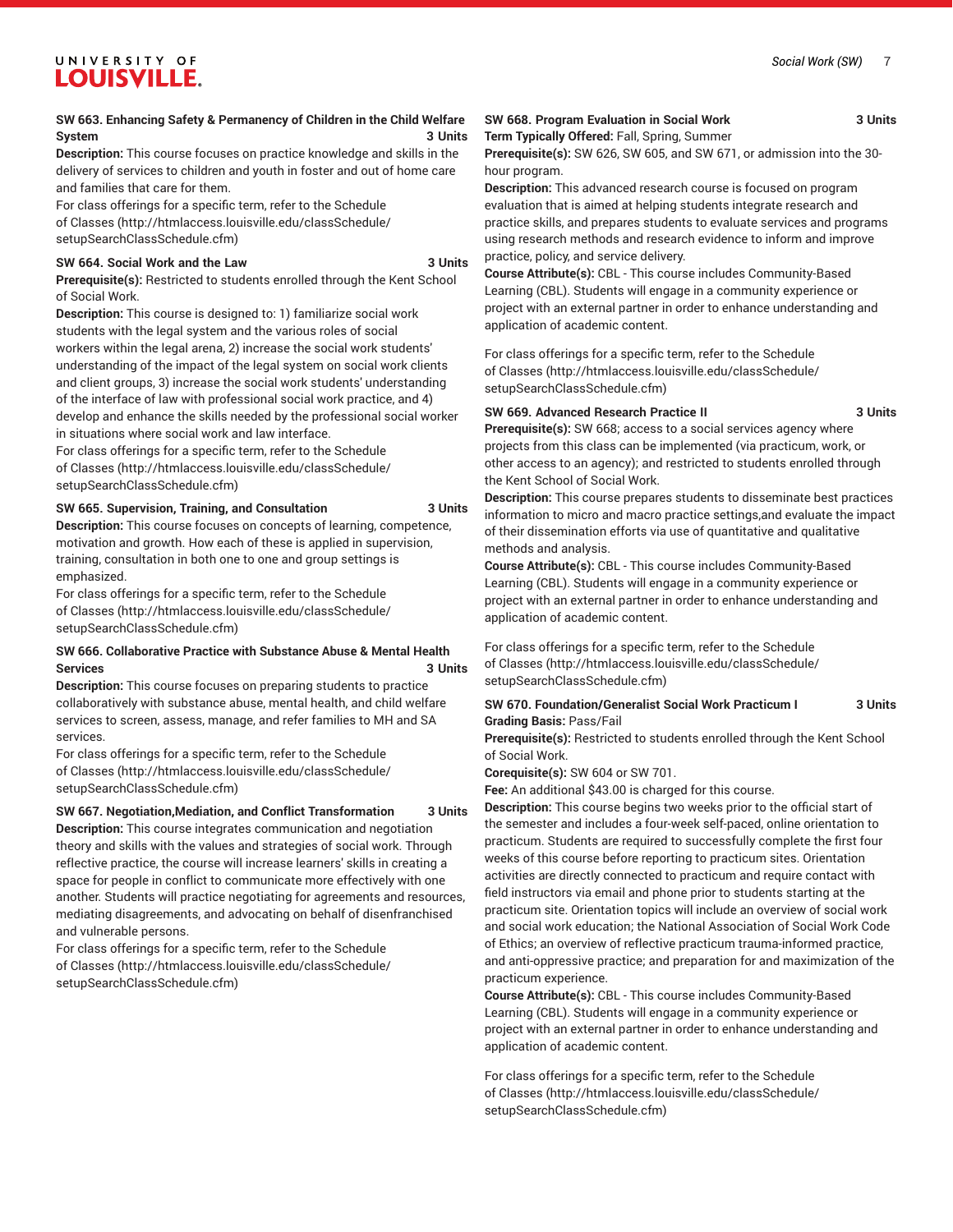## **SW 671. Foundation/Generalist Social Work Practicum II 3 Units Grading Basis:** Pass/Fail

**Prerequisite(s):** Restricted to students enrolled through the Kent School of Social Work.

**Corequisite(s):** SW 605.

**Fee:** An additional \$43.00 is charged for this course.

**Description:** This course is a generalist fieldwork experience based on strengths model of social work practice and taken concurrently with the Social Work Practice I course. The practicum assists the student in developing a social work perspective and skills working with a wide range of client systems: individuals,couples, families, groups, organizations, communities and the larger society. The practicum experience provides for the integration of theory learned across the foundation courses related to human behavior, diversity, organizational and community dynamics, policy and research.

**Course Attribute(s):** CBL - This course includes Community-Based Learning (CBL). Students will engage in a community experience or project with an external partner in order to enhance understanding and application of academic content.

For class offerings for a specific term, refer to the [Schedule](http://htmlaccess.louisville.edu/classSchedule/setupSearchClassSchedule.cfm) [of Classes \(http://htmlaccess.louisville.edu/classSchedule/](http://htmlaccess.louisville.edu/classSchedule/setupSearchClassSchedule.cfm) [setupSearchClassSchedule.cfm\)](http://htmlaccess.louisville.edu/classSchedule/setupSearchClassSchedule.cfm)

## **SW 672. Specialized Social Work Practicum I 3 Units Grading Basis:** Pass/Fail

**Prerequisite(s):** Restricted to students enrolled through the Kent School of Social Work.

**Corequisite(s):** SW 640.

**Fee:** An additional \$43.00 is charged for this course.

**Description:** This course focuses on the application of theory, knowledge and skills covered in the specialized curriculum. Students will integrate the competencies learned in the specialized curriculum with practice experience. Student will use theoretical understanding of specialized social work practice, social policy, social work values and ethics, and communication skills to guide practice interventions.

**Course Attribute(s):** CBL - This course includes Community-Based Learning (CBL). Students will engage in a community experience or project with an external partner in order to enhance understanding and application of academic content.

For class offerings for a specific term, refer to the [Schedule](http://htmlaccess.louisville.edu/classSchedule/setupSearchClassSchedule.cfm) [of Classes \(http://htmlaccess.louisville.edu/classSchedule/](http://htmlaccess.louisville.edu/classSchedule/setupSearchClassSchedule.cfm) [setupSearchClassSchedule.cfm\)](http://htmlaccess.louisville.edu/classSchedule/setupSearchClassSchedule.cfm)

## **SW 673. Specialized Social Work Practicum II 3 Units Grading Basis:** Pass/Fail

**Prerequisite(s):** Restricted to students enrolled through the Kent School of Social Work.

**Corequisite(s):** SW 677.

**Fee:** An additional \$43.00 is charged for this course.

**Description:** This course focuses on the application of theory, knowledge and skills covered in the specialized curriculum. Students will integrate the competencies learned in the specialized curriculum with practice experience. Student will use theoretical understanding of specialized social work practice, social policy, social work values and ethics, and communication skills to guide practice interventions.

**Course Attribute(s):** CBL - This course includes Community-Based Learning (CBL). Students will engage in a community experience or project with an external partner in order to enhance understanding and application of academic content.

For class offerings for a specific term, refer to the [Schedule](http://htmlaccess.louisville.edu/classSchedule/setupSearchClassSchedule.cfm) [of Classes](http://htmlaccess.louisville.edu/classSchedule/setupSearchClassSchedule.cfm) ([http://htmlaccess.louisville.edu/classSchedule/](http://htmlaccess.louisville.edu/classSchedule/setupSearchClassSchedule.cfm) [setupSearchClassSchedule.cfm\)](http://htmlaccess.louisville.edu/classSchedule/setupSearchClassSchedule.cfm)

## **SW 674. Administration of Human Delivery Systems 3 Units**

**Description:** Theoretical and emphirical literature on complex organizations are examined to increase effectiveness in identifying and resolving problems.

For class offerings for a specific term, refer to the [Schedule](http://htmlaccess.louisville.edu/classSchedule/setupSearchClassSchedule.cfm) [of Classes](http://htmlaccess.louisville.edu/classSchedule/setupSearchClassSchedule.cfm) ([http://htmlaccess.louisville.edu/classSchedule/](http://htmlaccess.louisville.edu/classSchedule/setupSearchClassSchedule.cfm) [setupSearchClassSchedule.cfm\)](http://htmlaccess.louisville.edu/classSchedule/setupSearchClassSchedule.cfm)

## **SW 675. Child Welfare Supervision, Coaching and Mentoring Practices & Policies to Achieve Best Outcomes 3 Units**

**Description:** This course focuses on understanding and applying principles and skills of supervision, coaching and mentoring in the field of child welfare.

For class offerings for a specific term, refer to the [Schedule](http://htmlaccess.louisville.edu/classSchedule/setupSearchClassSchedule.cfm) [of Classes](http://htmlaccess.louisville.edu/classSchedule/setupSearchClassSchedule.cfm) ([http://htmlaccess.louisville.edu/classSchedule/](http://htmlaccess.louisville.edu/classSchedule/setupSearchClassSchedule.cfm) [setupSearchClassSchedule.cfm\)](http://htmlaccess.louisville.edu/classSchedule/setupSearchClassSchedule.cfm)

**SW 676. Program Design, Implementation and Change 3 Units Description:** Explores utilization and application of theories and

evaluative research in the design, implementation, and change of social programs and interventions.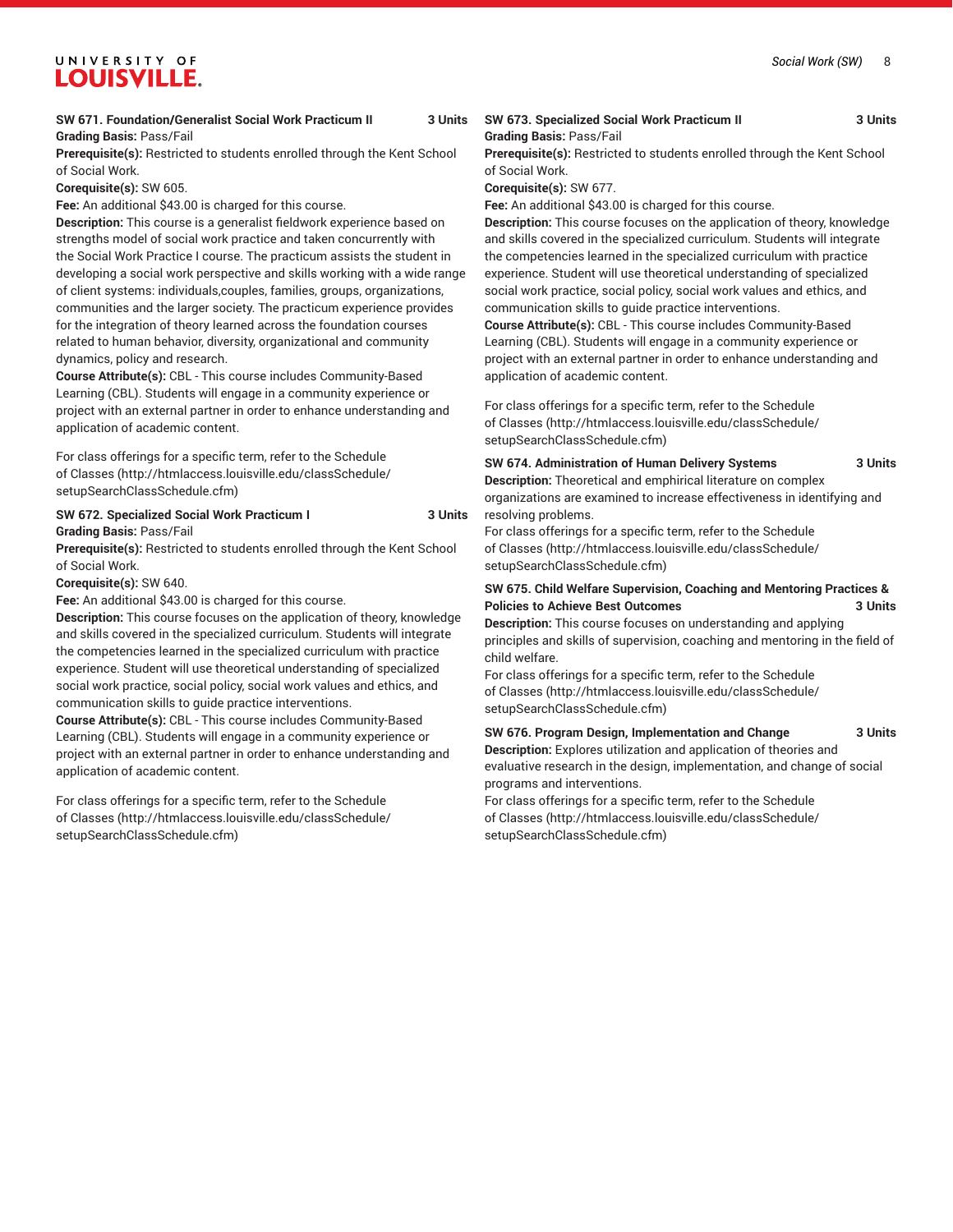## **SW 677. Mezzo Practice and Integrated Social Work Practice with Complex Cases** 3 Units

**Term Typically Offered:** Fall, Spring, Summer **Prerequisite(s):** SW 640, SW 641.

**Description:** The course focuses on theories, knowledge and skills needed in working with organizations in the areas of creating change, conducting agency assessments, networking, leadership, strategic planning, project development and management, team building, meeting management, budgeting and finances, fundraising and grant writing, marketing, and interfacing with the media, with a special emphasis on working with groups and organizations that work on behalf of oppressed populations. The last weeks in the course focus on reinforcing and integrating skills from all three practice courses through case-based study conceptualizing practice issues/interventions on macro, mezzo, and micro levels simultaneously.

**Course Attribute(s):** CBL - This course includes Community-Based Learning (CBL). Students will engage in a community experience or project with an external partner in order to enhance understanding and application of academic content.

For class offerings for a specific term, refer to the [Schedule](http://htmlaccess.louisville.edu/classSchedule/setupSearchClassSchedule.cfm) [of Classes \(http://htmlaccess.louisville.edu/classSchedule/](http://htmlaccess.louisville.edu/classSchedule/setupSearchClassSchedule.cfm) [setupSearchClassSchedule.cfm\)](http://htmlaccess.louisville.edu/classSchedule/setupSearchClassSchedule.cfm)

## **SW 678. Advanced Alcohol and Drug Counseling Specialization** Practicum Seminar **1.5 Units**

**Grading Basis:** Pass/Fail

**Prerequisite(s):** Enrollment in the Alcohol and Drug Counseling Specialization.

**Description:** This is a required seminar for Advanced Practicum ADCS students designed to achieve two goals: 1) Enhance knowledge of research supported group counseling methods in the treatment of substance abuse (all students); and 2) advance special knowledge and skills related to one of the following: a) criminal justice and treatment of substance abuse (immersion practicum students) or b) leadership (rotational practicum students).

For class offerings for a specific term, refer to the [Schedule](http://htmlaccess.louisville.edu/classSchedule/setupSearchClassSchedule.cfm) [of Classes \(http://htmlaccess.louisville.edu/classSchedule/](http://htmlaccess.louisville.edu/classSchedule/setupSearchClassSchedule.cfm) [setupSearchClassSchedule.cfm\)](http://htmlaccess.louisville.edu/classSchedule/setupSearchClassSchedule.cfm)

## **SW 679. Advanced Alcohol and Drug Counseling Specialization Practicum Seminar-Spring Semester 1.5 Units**

**Grading Basis:** Pass/Fail

**Prerequisite(s):** Enrollment in the Alcohol and Drug Counseling Specialization.

**Description:** This is a required seminar for Advanced Practicum ADCS students designed to achieve two goals: 1) Enhance knowledge of research supported family engagement methods in the treatment of substance abuse (all students); and 2) advance special knowledge and skills related to one of the following: a) criminal justice and treatment of substance abuse (immersion practicum students) or b) leadership (rotational practicum students).

For class offerings for a specific term, refer to the [Schedule](http://htmlaccess.louisville.edu/classSchedule/setupSearchClassSchedule.cfm) [of Classes \(http://htmlaccess.louisville.edu/classSchedule/](http://htmlaccess.louisville.edu/classSchedule/setupSearchClassSchedule.cfm) [setupSearchClassSchedule.cfm\)](http://htmlaccess.louisville.edu/classSchedule/setupSearchClassSchedule.cfm)

## **SW 681. Social Gerontology 3 Units**

**Description:** Explores societal, cultural, and individual issues associated with aging and the field of aging itself. The field of social gerontology is discussed; the biological, physiological, psychological, and social contexts of aging are examined; and the students explore what it means to age.

For class offerings for a specific term, refer to the [Schedule](http://htmlaccess.louisville.edu/classSchedule/setupSearchClassSchedule.cfm) [of Classes](http://htmlaccess.louisville.edu/classSchedule/setupSearchClassSchedule.cfm) ([http://htmlaccess.louisville.edu/classSchedule/](http://htmlaccess.louisville.edu/classSchedule/setupSearchClassSchedule.cfm) [setupSearchClassSchedule.cfm\)](http://htmlaccess.louisville.edu/classSchedule/setupSearchClassSchedule.cfm)

## **SW 682. Social Work Practice with Older Persons 3 Units**

**Description:** Specific knowledge, skills and values associated with social work intervention with older persons are the emphasis of this course. There is an emphasis on the heterogeneity of the population of older Americans and issues associated with diversity. Taught from a strengths perspective using a narrative approach, this course will provide the learner with pragmatic skills needed to work with diverse populations of older adults.

For class offerings for a specific term, refer to the [Schedule](http://htmlaccess.louisville.edu/classSchedule/setupSearchClassSchedule.cfm) [of Classes](http://htmlaccess.louisville.edu/classSchedule/setupSearchClassSchedule.cfm) ([http://htmlaccess.louisville.edu/classSchedule/](http://htmlaccess.louisville.edu/classSchedule/setupSearchClassSchedule.cfm) [setupSearchClassSchedule.cfm\)](http://htmlaccess.louisville.edu/classSchedule/setupSearchClassSchedule.cfm)

## **SW 684. Spirituality and Social Work 3 Units**

Social Work.

**Prerequisite(s):** This course is restricted to students in the Kent School of

**Description:** Provides an in-depth examination of the meaning of spirituality for social work practice. Students will broaden their knowledge of basic spiritual and religious doctrines and principles and analyze their application to social work by applying this knowledge within various social work settings.

For class offerings for a specific term, refer to the [Schedule](http://htmlaccess.louisville.edu/classSchedule/setupSearchClassSchedule.cfm) [of Classes](http://htmlaccess.louisville.edu/classSchedule/setupSearchClassSchedule.cfm) ([http://htmlaccess.louisville.edu/classSchedule/](http://htmlaccess.louisville.edu/classSchedule/setupSearchClassSchedule.cfm) [setupSearchClassSchedule.cfm\)](http://htmlaccess.louisville.edu/classSchedule/setupSearchClassSchedule.cfm)

## **SW 685. Planning and Community Development 3 Units**

**Description:** Integrates theories of social science and social work as it develops student skills, knowledge, values in social planning and community development. There is a special emphasis placed on conceptual and practice skills necessary for successful social planning and community development.

For class offerings for a specific term, refer to the [Schedule](http://htmlaccess.louisville.edu/classSchedule/setupSearchClassSchedule.cfm) [of Classes](http://htmlaccess.louisville.edu/classSchedule/setupSearchClassSchedule.cfm) ([http://htmlaccess.louisville.edu/classSchedule/](http://htmlaccess.louisville.edu/classSchedule/setupSearchClassSchedule.cfm) [setupSearchClassSchedule.cfm\)](http://htmlaccess.louisville.edu/classSchedule/setupSearchClassSchedule.cfm)

## **SW 686. Gerontology Specialization Lab l 1 Unit Grading Basis:** Pass/Fail **Corequisite(s):** SW 672. **Description:** Supervision of student work with a variety of gerontology clients and their families community agency settings.

For class offerings for a specific term, refer to the [Schedule](http://htmlaccess.louisville.edu/classSchedule/setupSearchClassSchedule.cfm) [of Classes](http://htmlaccess.louisville.edu/classSchedule/setupSearchClassSchedule.cfm) ([http://htmlaccess.louisville.edu/classSchedule/](http://htmlaccess.louisville.edu/classSchedule/setupSearchClassSchedule.cfm) [setupSearchClassSchedule.cfm\)](http://htmlaccess.louisville.edu/classSchedule/setupSearchClassSchedule.cfm)

| SW 687. Gerontology Specialization Lab II                                     | 1 Unit |
|-------------------------------------------------------------------------------|--------|
| <b>Grading Basis: Pass/Fail</b>                                               |        |
| Corequisite(s): SW 673.                                                       |        |
| <b>Description:</b> Supervision of student work with a variety of gerontology |        |
| clients and their families community agency settings.                         |        |
| .                                                                             |        |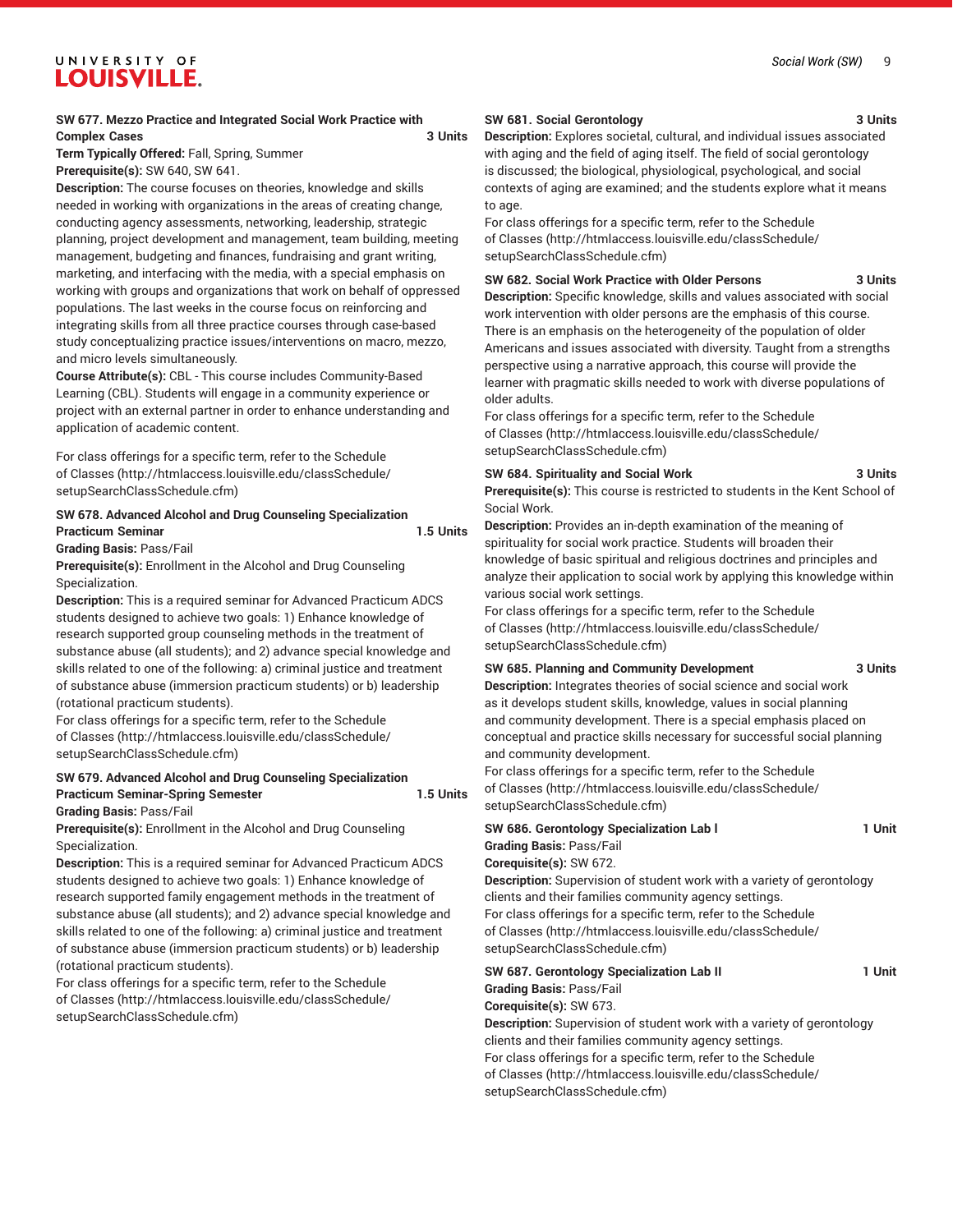## *Social Work (SW)* 10

## UNIVERSITY OF **LOUISVILLE.**

## **SW 688. Policy Analysis 3 Units**

**Description:** Demographic, political, economic and other influences are considered as they act upon policy development and related social problems.

For class offerings for a specific term, refer to the [Schedule](http://htmlaccess.louisville.edu/classSchedule/setupSearchClassSchedule.cfm) [of Classes \(http://htmlaccess.louisville.edu/classSchedule/](http://htmlaccess.louisville.edu/classSchedule/setupSearchClassSchedule.cfm) [setupSearchClassSchedule.cfm\)](http://htmlaccess.louisville.edu/classSchedule/setupSearchClassSchedule.cfm)

## **SW 689. Interpreting and Promoting Human Service Programs 3 Units**

**Description:** This course familiarizes social workers with the use of media in promoting and interpreting social welfare policies and programs. For class offerings for a specific term, refer to the [Schedule](http://htmlaccess.louisville.edu/classSchedule/setupSearchClassSchedule.cfm) [of Classes \(http://htmlaccess.louisville.edu/classSchedule/](http://htmlaccess.louisville.edu/classSchedule/setupSearchClassSchedule.cfm) [setupSearchClassSchedule.cfm\)](http://htmlaccess.louisville.edu/classSchedule/setupSearchClassSchedule.cfm)

## **SW 690. Macro Social Work Practice in the Health Field 3 Units**

**Description:** Provides overview of major issues in organization and delivery of health services and the planning, implementation and evaluation of programs.

For class offerings for a specific term, refer to the [Schedule](http://htmlaccess.louisville.edu/classSchedule/setupSearchClassSchedule.cfm) [of Classes \(http://htmlaccess.louisville.edu/classSchedule/](http://htmlaccess.louisville.edu/classSchedule/setupSearchClassSchedule.cfm) [setupSearchClassSchedule.cfm\)](http://htmlaccess.louisville.edu/classSchedule/setupSearchClassSchedule.cfm)

## **SW 691. Mental Health Specialization Integrative Seminar I 1 Unit Grading Basis:** Pass/Fail

**Prerequisite(s):** Completion of Foundation requirements and acceptance into Mental Health Specialization.

**Description:** Supervision of student work with a variety of clients and their families with mental health needs in community agency settings. For class offerings for a specific term, refer to the [Schedule](http://htmlaccess.louisville.edu/classSchedule/setupSearchClassSchedule.cfm) [of Classes \(http://htmlaccess.louisville.edu/classSchedule/](http://htmlaccess.louisville.edu/classSchedule/setupSearchClassSchedule.cfm) [setupSearchClassSchedule.cfm\)](http://htmlaccess.louisville.edu/classSchedule/setupSearchClassSchedule.cfm)

## **SW 692. Mental Health Specialization Integrative Seminar II 1 Unit Grading Basis:** Pass/Fail

**Prerequisite(s):** Completion of Foundation requirements and acceptance into Mental Health Specialization.

**Description:** Supervision of student work with a variety of clients and their families with mental health needs in community agency settings. For class offerings for a specific term, refer to the [Schedule](http://htmlaccess.louisville.edu/classSchedule/setupSearchClassSchedule.cfm) [of Classes \(http://htmlaccess.louisville.edu/classSchedule/](http://htmlaccess.louisville.edu/classSchedule/setupSearchClassSchedule.cfm) [setupSearchClassSchedule.cfm\)](http://htmlaccess.louisville.edu/classSchedule/setupSearchClassSchedule.cfm)

## **SW 694. Social Work in Health Fields 3 Units**

For class offerings for a specific term, refer to the [Schedule](http://htmlaccess.louisville.edu/classSchedule/setupSearchClassSchedule.cfm) [of Classes \(http://htmlaccess.louisville.edu/classSchedule/](http://htmlaccess.louisville.edu/classSchedule/setupSearchClassSchedule.cfm) [setupSearchClassSchedule.cfm\)](http://htmlaccess.louisville.edu/classSchedule/setupSearchClassSchedule.cfm)

## **SW 697. Advanced Topical Seminar 3-4 Units**

**Prerequisite(s):** Permission of instructor. **Description:** This course focuses on the development of positive mental health and health in populations at risk.

For class offerings for a specific term, refer to the [Schedule](http://htmlaccess.louisville.edu/classSchedule/setupSearchClassSchedule.cfm) [of Classes \(http://htmlaccess.louisville.edu/classSchedule/](http://htmlaccess.louisville.edu/classSchedule/setupSearchClassSchedule.cfm) [setupSearchClassSchedule.cfm\)](http://htmlaccess.louisville.edu/classSchedule/setupSearchClassSchedule.cfm)

## **SW 698. Structured Independent Study 1-4 Units**

**Prerequisite(s):** Permission of the Director, Instructor/Advisor. **Description:** Addresses content not covered in existing courses; provides for the development of content otherwise unavailable. Prescribed content is addressed in seminars, conferences and readings. For class offerings for a specific term, refer to the [Schedule](http://htmlaccess.louisville.edu/classSchedule/setupSearchClassSchedule.cfm) [of Classes \(http://htmlaccess.louisville.edu/classSchedule/](http://htmlaccess.louisville.edu/classSchedule/setupSearchClassSchedule.cfm) [setupSearchClassSchedule.cfm\)](http://htmlaccess.louisville.edu/classSchedule/setupSearchClassSchedule.cfm)

## **SW 699. Independent Study 1-4 Units**

**Description:** Opportunity for the student, under the supervision of a sponsoring faculty member, to pursue individualized study related to research or practice that is not included in regular courses in the curriculum.

For class offerings for a specific term, refer to the [Schedule](http://htmlaccess.louisville.edu/classSchedule/setupSearchClassSchedule.cfm) [of Classes](http://htmlaccess.louisville.edu/classSchedule/setupSearchClassSchedule.cfm) ([http://htmlaccess.louisville.edu/classSchedule/](http://htmlaccess.louisville.edu/classSchedule/setupSearchClassSchedule.cfm) [setupSearchClassSchedule.cfm\)](http://htmlaccess.louisville.edu/classSchedule/setupSearchClassSchedule.cfm)

**SW 700. Foundations of Couple and Family Therapy: Theory and Practice 3 Units**

## **Term Typically Offered:** Fall Only

**Prerequisite(s):** Admission to the Couple and Family Therapy Program. **Description:** This course covers foundational elements of family therapy theory & practice. By the conclusion of the course, students are expected to demonstrate a conceptual competence in basic family therapy theory, as well as knowledge around the history and evolution of the family therapy field.

For class offerings for a specific term, refer to the [Schedule](http://htmlaccess.louisville.edu/classSchedule/setupSearchClassSchedule.cfm) [of Classes](http://htmlaccess.louisville.edu/classSchedule/setupSearchClassSchedule.cfm) ([http://htmlaccess.louisville.edu/classSchedule/](http://htmlaccess.louisville.edu/classSchedule/setupSearchClassSchedule.cfm) [setupSearchClassSchedule.cfm\)](http://htmlaccess.louisville.edu/classSchedule/setupSearchClassSchedule.cfm)

## **SW 701. Family Therapy Assessment and Treatment in Diverse Populations 3 Units**

## **Term Typically Offered:** Fall Only

**Prerequisite(s):** Restricted to students enrolled through Kent School of Social Work.

**Description:** This course will focus on more in-depth assessments and interventions regarding specific problem populations faced in martial and family therapy practice. Emphasis will be given to a critical review and evaluation of the evidence based practices as well as interventions or strategies that represent integrative approaches in the field. Special attention will be given to the use of the DSM-IV and pharmacology as it is related to MFT practice.

For class offerings for a specific term, refer to the [Schedule](http://htmlaccess.louisville.edu/classSchedule/setupSearchClassSchedule.cfm) [of Classes](http://htmlaccess.louisville.edu/classSchedule/setupSearchClassSchedule.cfm) ([http://htmlaccess.louisville.edu/classSchedule/](http://htmlaccess.louisville.edu/classSchedule/setupSearchClassSchedule.cfm) [setupSearchClassSchedule.cfm\)](http://htmlaccess.louisville.edu/classSchedule/setupSearchClassSchedule.cfm)

## **SW 702. Couple Therapy: Theory and Practice 3 Units Term Typically Offered:** Fall Only

**Description:** This course provides the student with a framework for managing difficult and controversial issues in the field of couple therapy. The student will become versed in couple assessment and couple interventions. Protocols regarding special issues in the field of couple therapy will be taught including divorce, sexual problems, infidelity, domestic violence, etc. The course will examine pertinent ethical issues and concerns as it relates to the field of couple therapy. For class offerings for a specific term, refer to the [Schedule](http://htmlaccess.louisville.edu/classSchedule/setupSearchClassSchedule.cfm) [of Classes](http://htmlaccess.louisville.edu/classSchedule/setupSearchClassSchedule.cfm) ([http://htmlaccess.louisville.edu/classSchedule/](http://htmlaccess.louisville.edu/classSchedule/setupSearchClassSchedule.cfm) [setupSearchClassSchedule.cfm\)](http://htmlaccess.louisville.edu/classSchedule/setupSearchClassSchedule.cfm)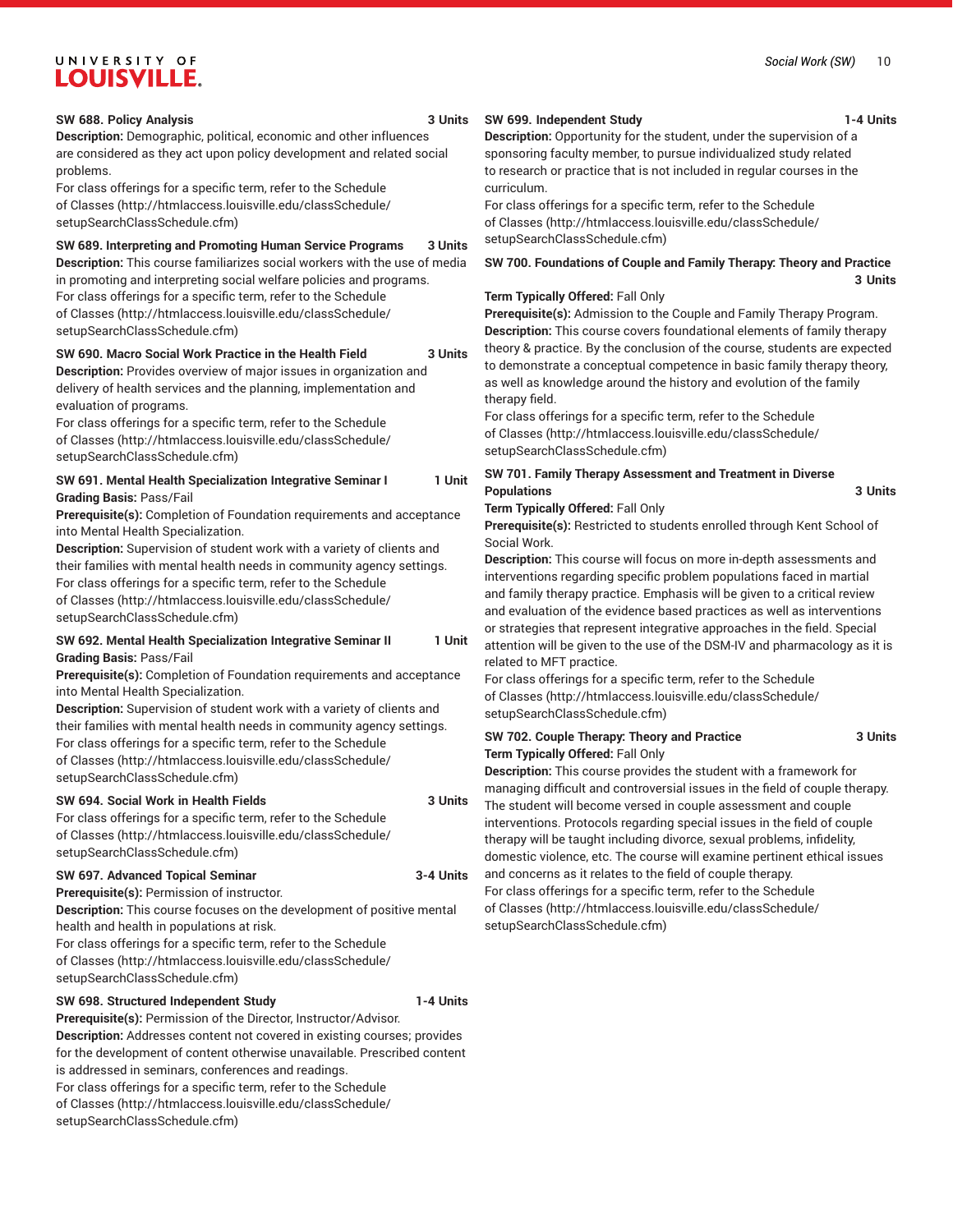## **SW 703. Contemporary Issues, Community Intersections & Collaborations in CFT 3 Units**

**Term Typically Offered:** Spring Only

**Prerequisite(s):** Admission to the CFT Program and SW 700.

**Description:** This course will review social problems and contemporary issues facing families. Particular emphasis will be placed on social problems such as domestic violence, divorce, child maltreatment, substance abuse, school bullying and health concerns. Contemporary issues such as technology, same-sex marriage, and Immigration will also be addressed. Student development of competencies to practice within defined contexts, such as healthcare settings, schools and military settings, and with colleagues from other disciplines will be faciliated. The tools for learning will include lecture, discussion, role-playing, case reviews and teamwork on projects designed to develop and enhance specific skills.

For class offerings for a specific term, refer to the [Schedule](http://htmlaccess.louisville.edu/classSchedule/setupSearchClassSchedule.cfm) [of Classes \(http://htmlaccess.louisville.edu/classSchedule/](http://htmlaccess.louisville.edu/classSchedule/setupSearchClassSchedule.cfm) [setupSearchClassSchedule.cfm\)](http://htmlaccess.louisville.edu/classSchedule/setupSearchClassSchedule.cfm)

## **SW 704. Integrating Family Therapy: Theory and Practice 3 Units Term Typically Offered:** Spring Only

**Prerequisite(s):** Admission to the CFT Program.

**Description:** This is the capstone course in the MSCFT Program designed for each student to refine their own theory of change. Utilizing critical thinking skills, students will work to integrate MFT intervention models and skill sets in the areas of assessment, treatment /intervention planning, and outcome evaluation. Students will be assisted in integrating the clinical theory, practice, and research coursework with their study of change in larger social systems. This course also provides an opportunity for individual students to tailor and deepen their learning about areas of personal clinical interest previously covered in the curriculum.

For class offerings for a specific term, refer to the [Schedule](http://htmlaccess.louisville.edu/classSchedule/setupSearchClassSchedule.cfm) [of Classes \(http://htmlaccess.louisville.edu/classSchedule/](http://htmlaccess.louisville.edu/classSchedule/setupSearchClassSchedule.cfm) [setupSearchClassSchedule.cfm\)](http://htmlaccess.louisville.edu/classSchedule/setupSearchClassSchedule.cfm)

## **SW 705. Professional Issues & Ethics in Couple & Family Therapy 3 Units Prerequisite(s):** Admission to the CFT Program and SW 702.

**Description:** This is a capstone seminar in professional issues taken in the last semester of the MSSW/MFT Specialization Program. This course reviews and integrates the graduating student's learning experiences in SW 721-725 and SW 703 in the area of professional issues and ethics. The course is designed to assist the graduating student in their professional development, legal responsibilities, current professional ethics, the role of professional associations, licensure legislation, independent practice considerations, and inter-professional cooperation. The students using variable credit option must have permission of instructor and a course of proposed study outlined prior to registrations. For class offerings for a specific term, refer to the [Schedule](http://htmlaccess.louisville.edu/classSchedule/setupSearchClassSchedule.cfm) [of Classes \(http://htmlaccess.louisville.edu/classSchedule/](http://htmlaccess.louisville.edu/classSchedule/setupSearchClassSchedule.cfm) [setupSearchClassSchedule.cfm\)](http://htmlaccess.louisville.edu/classSchedule/setupSearchClassSchedule.cfm)

## **SW 706. Foundations of Couple and Family Therapy: Theory and Practice II 3 Units**

**Term Typically Offered:** Fall, Spring, Summer **Prerequisite(s):** SW 700.

**Description:** This course covers family theory and practice, including the development of the relational/systemic perspective, early and contemporary models of M/CFT, evidence-based practice, and the biopsychosocial perspective. By the conclusion of the course, students are expected to demonstrate conceptual competence in family therapy theory and epistemological issues, as well as knowledge of the history and evolution of the family therapy field.

For class offerings for a specific term, refer to the [Schedule](http://htmlaccess.louisville.edu/classSchedule/setupSearchClassSchedule.cfm) [of Classes](http://htmlaccess.louisville.edu/classSchedule/setupSearchClassSchedule.cfm) ([http://htmlaccess.louisville.edu/classSchedule/](http://htmlaccess.louisville.edu/classSchedule/setupSearchClassSchedule.cfm) [setupSearchClassSchedule.cfm\)](http://htmlaccess.louisville.edu/classSchedule/setupSearchClassSchedule.cfm)

## **SW 707. Special Topics in Family Therapy 1-3 Units**

**Prerequisite(s):** Admission to the CFT Program. **Description:** Special topics in marital and family therapy. Topic will be indicated in the term schedule.

For class offerings for a specific term, refer to the [Schedule](http://htmlaccess.louisville.edu/classSchedule/setupSearchClassSchedule.cfm) [of Classes](http://htmlaccess.louisville.edu/classSchedule/setupSearchClassSchedule.cfm) ([http://htmlaccess.louisville.edu/classSchedule/](http://htmlaccess.louisville.edu/classSchedule/setupSearchClassSchedule.cfm) [setupSearchClassSchedule.cfm\)](http://htmlaccess.louisville.edu/classSchedule/setupSearchClassSchedule.cfm)

## **SW 708. Independent Study 1-4 Units**

**Prerequisite(s):** Admission to CFT Program, consent of Program director, and permission of the instructor.

**Description:** The student will be required to submit a proposal for investigating some area or problem in social work not ordinarily offered in the social work program or the marital and family therapy program. The report of the student's study will be presented in a written report. For class offerings for a specific term, refer to the [Schedule](http://htmlaccess.louisville.edu/classSchedule/setupSearchClassSchedule.cfm) [of Classes](http://htmlaccess.louisville.edu/classSchedule/setupSearchClassSchedule.cfm) ([http://htmlaccess.louisville.edu/classSchedule/](http://htmlaccess.louisville.edu/classSchedule/setupSearchClassSchedule.cfm) [setupSearchClassSchedule.cfm\)](http://htmlaccess.louisville.edu/classSchedule/setupSearchClassSchedule.cfm)

## **SW 710. Couple and Family Therapy Practicum I 1 Unit Grading Basis:** Pass/Fail

## **Term Typically Offered:** Fall Only

**Description:** Students will conduct assessment and therapy with individuals, couples, families, and other systems under the supervision of an AAMFT-Approved Supervisor or AAMFT Supervisor.

**Course Attribute(s):** CBL - This course includes Community-Based Learning (CBL). Students will engage in a community experience or project with an external partner in order to enhance understanding and application of academic content.

For class offerings for a specific term, refer to the [Schedule](http://htmlaccess.louisville.edu/classSchedule/setupSearchClassSchedule.cfm) [of Classes](http://htmlaccess.louisville.edu/classSchedule/setupSearchClassSchedule.cfm) ([http://htmlaccess.louisville.edu/classSchedule/](http://htmlaccess.louisville.edu/classSchedule/setupSearchClassSchedule.cfm) [setupSearchClassSchedule.cfm\)](http://htmlaccess.louisville.edu/classSchedule/setupSearchClassSchedule.cfm)

### **SW 711. Couple and Family Therapy Practicum II 1 Unit Grading Basis:** Pass/Fail

**Term Typically Offered:** Spring Only **Prerequisite(s):** SW 710.

**Description:** Students will conduct assessment and therapy with individuals, couples, families, and other systems under the supervision of an AAMFT-Approved Supervisor or AAMFT Supervisor.

**Course Attribute(s):** CBL - This course includes Community-Based Learning (CBL). Students will engage in a community experience or project with an external partner in order to enhance understanding and application of academic content.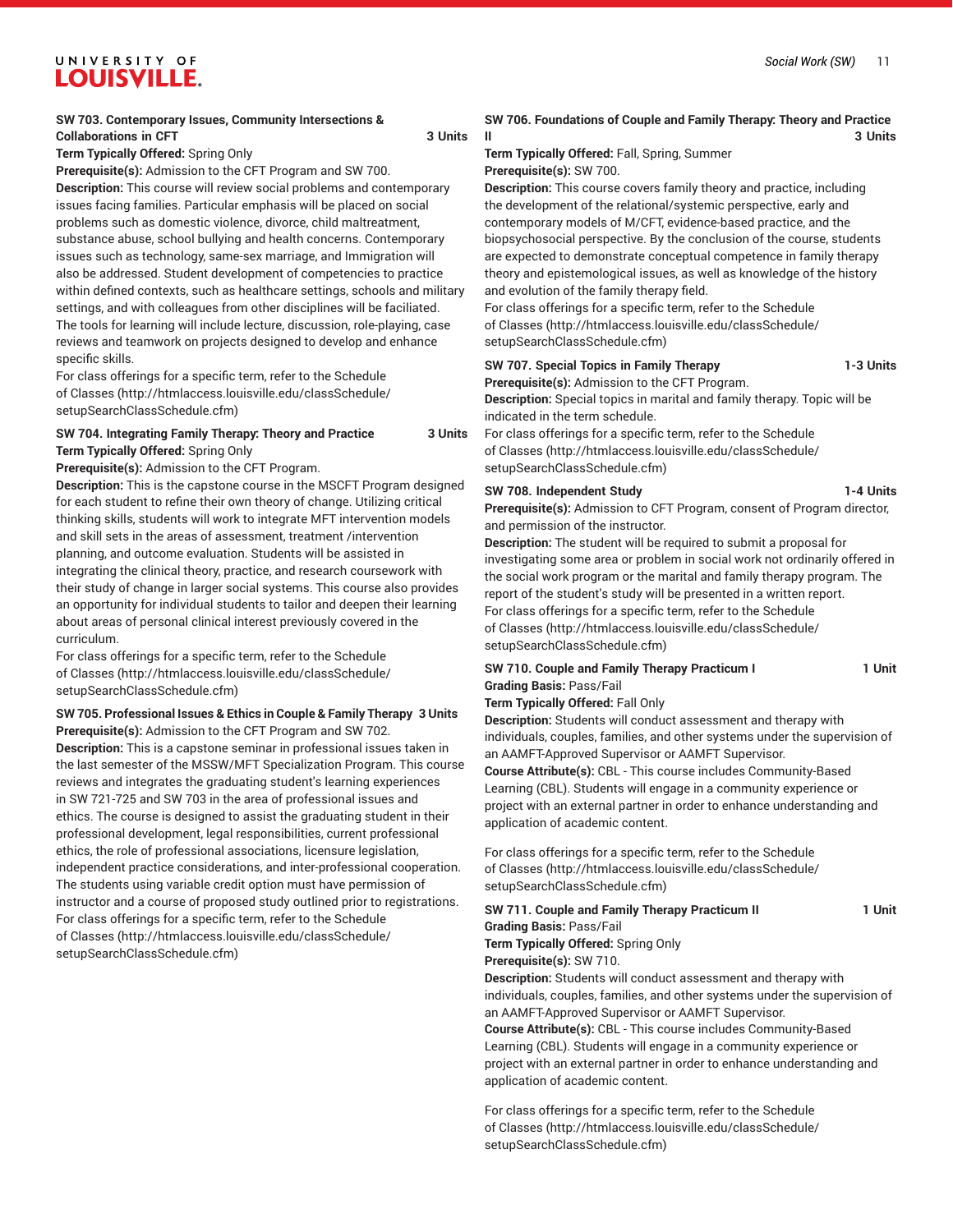## *Social Work (SW)* 12

## UNIVERSITY OF **LOUISVILLE.**

## **SW 712. Couple and Family Therapy Practicum III 2 Units Grading Basis:** Pass/Fail

**Term Typically Offered:** Summer Only

**Description:** Students will conduct assessment and therapy with individuals, couples, families, and other systems under the supervision of an AAMFT-Approved Supervisor or AAMFT Supervisor Candidate. **Course Attribute(s):** CBL - This course includes Community-Based Learning (CBL). Students will engage in a community experience or project with an external partner in order to enhance understanding and application of academic content.

For class offerings for a specific term, refer to the [Schedule](http://htmlaccess.louisville.edu/classSchedule/setupSearchClassSchedule.cfm) [of Classes \(http://htmlaccess.louisville.edu/classSchedule/](http://htmlaccess.louisville.edu/classSchedule/setupSearchClassSchedule.cfm) [setupSearchClassSchedule.cfm\)](http://htmlaccess.louisville.edu/classSchedule/setupSearchClassSchedule.cfm)

## **SW 713. Couple and Family Therapy Practicum IV 1 Unit Grading Basis:** Pass/Fail

### **Term Typically Offered:** Fall Only

**Description:** Students will conduct assessment and therapy with individuals, couples, families, and other systems under the supervision of an AAMFT-Approved Supervisor or AAMFT Supervisor Candidate. **Course Attribute(s):** CBL - This course includes Community-Based Learning (CBL). Students will engage in a community experience or project with an external partner in order to enhance understanding and application of academic content.

For class offerings for a specific term, refer to the [Schedule](http://htmlaccess.louisville.edu/classSchedule/setupSearchClassSchedule.cfm) [of Classes \(http://htmlaccess.louisville.edu/classSchedule/](http://htmlaccess.louisville.edu/classSchedule/setupSearchClassSchedule.cfm) [setupSearchClassSchedule.cfm\)](http://htmlaccess.louisville.edu/classSchedule/setupSearchClassSchedule.cfm)

## **SW 714. Couple and Family Therapy Practicum V 1 Unit Grading Basis:** Pass/Fail

**Term Typically Offered:** Spring Only

**Description:** Students will conduct assessment and therapy with individuals, couples, families, and other systems under the supervision of an AAMFT-Approved Supervisor or AAMFT Supervisor Candidate. **Course Attribute(s):** CBL - This course includes Community-Based Learning (CBL). Students will engage in a community experience or project with an external partner in order to enhance understanding and application of academic content.

For class offerings for a specific term, refer to the [Schedule](http://htmlaccess.louisville.edu/classSchedule/setupSearchClassSchedule.cfm) [of Classes \(http://htmlaccess.louisville.edu/classSchedule/](http://htmlaccess.louisville.edu/classSchedule/setupSearchClassSchedule.cfm) [setupSearchClassSchedule.cfm\)](http://htmlaccess.louisville.edu/classSchedule/setupSearchClassSchedule.cfm)

## **SW 721. Family Therapy Supervision I 3 Units Grading Basis:** Pass/Fail

**Prerequisite(s):** Admission to CFT program. **Corequisite(s):** SW 610.

**Description:** Supervision of student work with a variety of families and family problems in community agency settings.

**Course Attribute(s):** CBL - This course includes Community-Based Learning (CBL). Students will engage in a community experience or project with an external partner in order to enhance understanding and application of academic content.

For class offerings for a specific term, refer to the [Schedule](http://htmlaccess.louisville.edu/classSchedule/setupSearchClassSchedule.cfm) [of Classes \(http://htmlaccess.louisville.edu/classSchedule/](http://htmlaccess.louisville.edu/classSchedule/setupSearchClassSchedule.cfm) [setupSearchClassSchedule.cfm\)](http://htmlaccess.louisville.edu/classSchedule/setupSearchClassSchedule.cfm)

## **SW 722. Family Therapy Supervision II 3 Units Grading Basis:** Pass/Fail **Term Typically Offered:** Spring Only **Prerequisite(s):** SW 721. **Corequisite(s):** SW 611. **Description:** Supervision of student work with a variety of families and family problems in community agency settings.

**Course Attribute(s):** CBL - This course includes Community-Based Learning (CBL). Students will engage in a community experience or project with an external partner in order to enhance understanding and application of academic content.

For class offerings for a specific term, refer to the [Schedule](http://htmlaccess.louisville.edu/classSchedule/setupSearchClassSchedule.cfm) [of Classes](http://htmlaccess.louisville.edu/classSchedule/setupSearchClassSchedule.cfm) ([http://htmlaccess.louisville.edu/classSchedule/](http://htmlaccess.louisville.edu/classSchedule/setupSearchClassSchedule.cfm) [setupSearchClassSchedule.cfm\)](http://htmlaccess.louisville.edu/classSchedule/setupSearchClassSchedule.cfm)

**SW 723. Family Therapy Supervision III 3 Units Grading Basis:** Pass/Fail **Term Typically Offered:** Summer Only **Prerequisite(s):** SW 722.

**Description:** Supervision of student work with a variety of families and family problems in community agency settings. Significant field experience conducting therapy and assessment with individuals, couples, families, and other systems is a requirement of this course. **Course Attribute(s):** CBL - This course includes Community-Based Learning (CBL). Students will engage in a community experience or project with an external partner in order to enhance understanding and application of academic content.

For class offerings for a specific term, refer to the [Schedule](http://htmlaccess.louisville.edu/classSchedule/setupSearchClassSchedule.cfm) [of Classes](http://htmlaccess.louisville.edu/classSchedule/setupSearchClassSchedule.cfm) ([http://htmlaccess.louisville.edu/classSchedule/](http://htmlaccess.louisville.edu/classSchedule/setupSearchClassSchedule.cfm) [setupSearchClassSchedule.cfm\)](http://htmlaccess.louisville.edu/classSchedule/setupSearchClassSchedule.cfm)

**SW 724. Family Therapy Supervision IV 3 Units Grading Basis:** Pass/Fail **Prerequisite(s):** SW 723. **Corequisite(s):** SW 612. **Description:** Supervision of student work with a variety of families and family problems in community agency settings. **Course Attribute(s):** CBL - This course includes Community-Based Learning (CBL). Students will engage in a community experience or project with an external partner in order to enhance understanding and application of academic content.

For class offerings for a specific term, refer to the [Schedule](http://htmlaccess.louisville.edu/classSchedule/setupSearchClassSchedule.cfm) [of Classes](http://htmlaccess.louisville.edu/classSchedule/setupSearchClassSchedule.cfm) ([http://htmlaccess.louisville.edu/classSchedule/](http://htmlaccess.louisville.edu/classSchedule/setupSearchClassSchedule.cfm) [setupSearchClassSchedule.cfm\)](http://htmlaccess.louisville.edu/classSchedule/setupSearchClassSchedule.cfm)

**SW 725. Family Therapy Supervision V 3 Units Grading Basis:** Pass/Fail **Term Typically Offered:** Spring Only **Prerequisite(s):** SW 724. **Corequisite(s):** SW 613.

**Description:** Supervision of student work with a variety of families and family problems in community agency settings.

**Course Attribute(s):** CBL - This course includes Community-Based Learning (CBL). Students will engage in a community experience or project with an external partner in order to enhance understanding and application of academic content.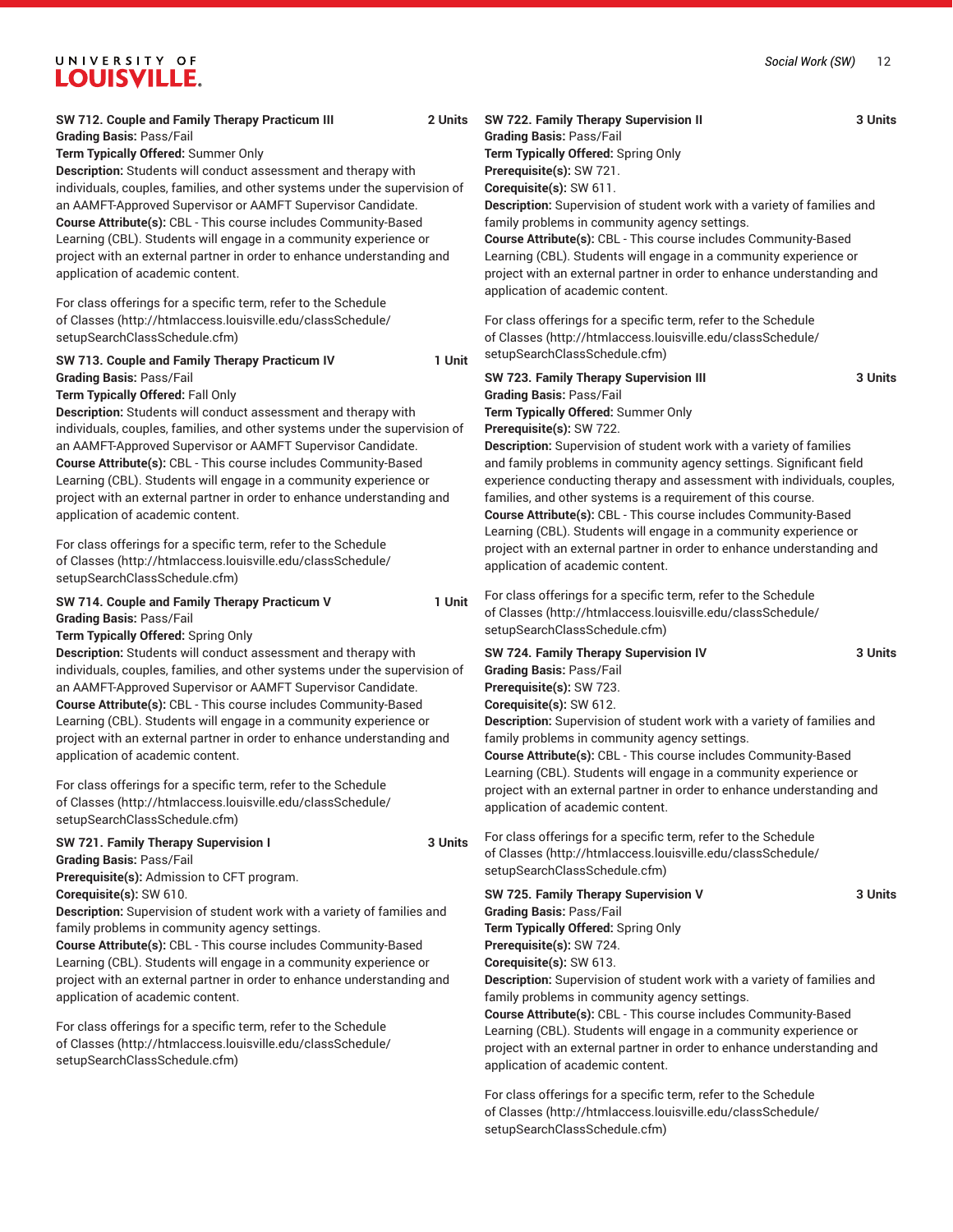## **SW 726. Post-Master's Paracticum/Supervision 0 Units**

**Prerequisite(s):** Completion of all program course requirements. **Description:** Supervision of student work with a variety of families and family problems in a community agency setting. For class offerings for a specific term, refer to the [Schedule](http://htmlaccess.louisville.edu/classSchedule/setupSearchClassSchedule.cfm) [of Classes \(http://htmlaccess.louisville.edu/classSchedule/](http://htmlaccess.louisville.edu/classSchedule/setupSearchClassSchedule.cfm)

[setupSearchClassSchedule.cfm\)](http://htmlaccess.louisville.edu/classSchedule/setupSearchClassSchedule.cfm) **SW 729. Pro Seminar I: Foundations of Scholarly Writing 1 Unit**

**Term Typically Offered:** Fall Only

**Description:** This is the 1st of 2 Professional Seminar courses, which bookend the PhD coursework. This course is also aligned with SW 761: Advanced Scholarly Writing to Fund and Disseminate Research to Diverse Audiences, which it taken in the fall of your second year. The goals of this course are to improve your understanding of the process and mechanics of writing within academia and provide a foundation for you to become leaders in the social work profession as researchers, academicians, and advocates for social justice. Students will infuse aspects of antioppressive and anti-racist practices into their professional development plan and encouraged to frame the introduction of their manuscript from an equity lens.

For class offerings for a specific term, refer to the [Schedule](http://htmlaccess.louisville.edu/classSchedule/setupSearchClassSchedule.cfm) [of Classes \(http://htmlaccess.louisville.edu/classSchedule/](http://htmlaccess.louisville.edu/classSchedule/setupSearchClassSchedule.cfm) [setupSearchClassSchedule.cfm\)](http://htmlaccess.louisville.edu/classSchedule/setupSearchClassSchedule.cfm)

## **SW 730. Social Service Leadership and Teaching & Learning: History, Philosophy & Current Practices** 3 Units

### **Term Typically Offered:** Fall Only

**Prerequisite(s):** Course restricted to students admitted into the DSW program.

**Description:** This course introduces students to the study of social service leadership and teaching and learning by examining their associated philosophical and social work roots. Topics covered include philosophical and historical influences on current social service systems and social work education specific to policies and practices, structures, and processes. Current practices are examined in light of historical and philosophical influences.

For class offerings for a specific term, refer to the [Schedule](http://htmlaccess.louisville.edu/classSchedule/setupSearchClassSchedule.cfm) [of Classes \(http://htmlaccess.louisville.edu/classSchedule/](http://htmlaccess.louisville.edu/classSchedule/setupSearchClassSchedule.cfm) [setupSearchClassSchedule.cfm\)](http://htmlaccess.louisville.edu/classSchedule/setupSearchClassSchedule.cfm)

## **SW 731. Ethics, Equity, and Social Justice: Theory and Practice 3 Units Term Typically Offered:** Fall Only

**Prerequisite(s):** Course restricted to students admitted to the DSW program.

**Description:** This course focuses on the theoretical, social, and historical foundations of ethics, equity, and social justice in relation to issues in social service leadership and social work teaching and learning. Topics to be covered include systems of oppression, interpersonal and systemic discrimination, and unequal distribution and access to power and resources as well as how to create a healthy and inclusive culture and climate in which all employees and those being served can thrive and reach positive outcomes. Students will have the opportunity to challenge dominant structures and practices that further social injustice and oppression. They will evaluate existing and proposed strategies to redress systemic barriers to equality and inclusiveness.

For class offerings for a specific term, refer to the [Schedule](http://htmlaccess.louisville.edu/classSchedule/setupSearchClassSchedule.cfm) [of Classes \(http://htmlaccess.louisville.edu/classSchedule/](http://htmlaccess.louisville.edu/classSchedule/setupSearchClassSchedule.cfm) [setupSearchClassSchedule.cfm\)](http://htmlaccess.louisville.edu/classSchedule/setupSearchClassSchedule.cfm)

## **SW 732. Theory I: Philosophy of Science & the Development and Application of Theory in Social Work Research 3 Units Term Typically Offered:** Fall Only

**Description:** This course explores the nature of knowledge and how it is generated and acquired. We will be focusing on the nature and role of theory in contemporary social welfare scholarship informed by a central commitment to social justice. This is the first of two theory classes that students will take and builds on the skills you will be introduced to in your methods courses. Doctoral students will be introduced to key constructs in the philosophy of social science and how various theories of knowledge inform our work as social scientists. We will explore the nature and role of theory in contemporary social science scholarship; examine a range of epistemologies through examples of associated research products; and evaluate issues of equity, antiracism, and social justice within these frames. The course provides a platform to understand underlying assumptions of research methods including analysis of ?Big Data,? randomized controlled trials (RCTs), ethnographies, and a variety of other methods.

For class offerings for a specific term, refer to the [Schedule](http://htmlaccess.louisville.edu/classSchedule/setupSearchClassSchedule.cfm) [of Classes](http://htmlaccess.louisville.edu/classSchedule/setupSearchClassSchedule.cfm) ([http://htmlaccess.louisville.edu/classSchedule/](http://htmlaccess.louisville.edu/classSchedule/setupSearchClassSchedule.cfm) [setupSearchClassSchedule.cfm\)](http://htmlaccess.louisville.edu/classSchedule/setupSearchClassSchedule.cfm)

## **SW 733. Foundation Research Methods 3 Units Term Typically Offered:** Fall Only

**Description:** The goals of this course are to teach students: (1) to implement the most appropriate research strategies in the pursuit of knowledge pertinent to social work-relevant topics, (2) to understand and critically assess reports of experimental and observational research studies, (3) to develop methodological strategies for testing important hypotheses and answering salient social work research questions. The course examines the four types of experimental validity [statistical conclusion, internal, construct, and external] and how to minimize threats to each. Issues regarding the selection and evaluation of measures including the various types of reliability and validity, sampling strategies, experimental and quasi-experimental study designs (including their underlying assumptions), and subsequent data analysis strategies are discussed.

For class offerings for a specific term, refer to the [Schedule](http://htmlaccess.louisville.edu/classSchedule/setupSearchClassSchedule.cfm) [of Classes](http://htmlaccess.louisville.edu/classSchedule/setupSearchClassSchedule.cfm) ([http://htmlaccess.louisville.edu/classSchedule/](http://htmlaccess.louisville.edu/classSchedule/setupSearchClassSchedule.cfm) [setupSearchClassSchedule.cfm\)](http://htmlaccess.louisville.edu/classSchedule/setupSearchClassSchedule.cfm)

## **SW 734. Introduction to Social Statistics and Data Analysis 3 Units Term Typically Offered:** Fall Only

**Description:** This is the first of two required PhD courses that focuses on quantitative data analysis. This course will focus on how to apply statistical approaches and ethical principles to all dimensions of diversity including ability, age, class, color, culture, ethnicity, family structure, gender identity/gender expression, marital status, national origin, race, religion or spirituality, sex, and sexual orientation. At the end of this course, students will be able to apply univariate and bivariate statistics, as well as analysis of variance, to a social science data set. They will also learn how to choose appropriate statistical analyses that answer research questions and hypotheses, conduct these analyses using STATA, interpret their findings, and communicate their results clearly and effectively.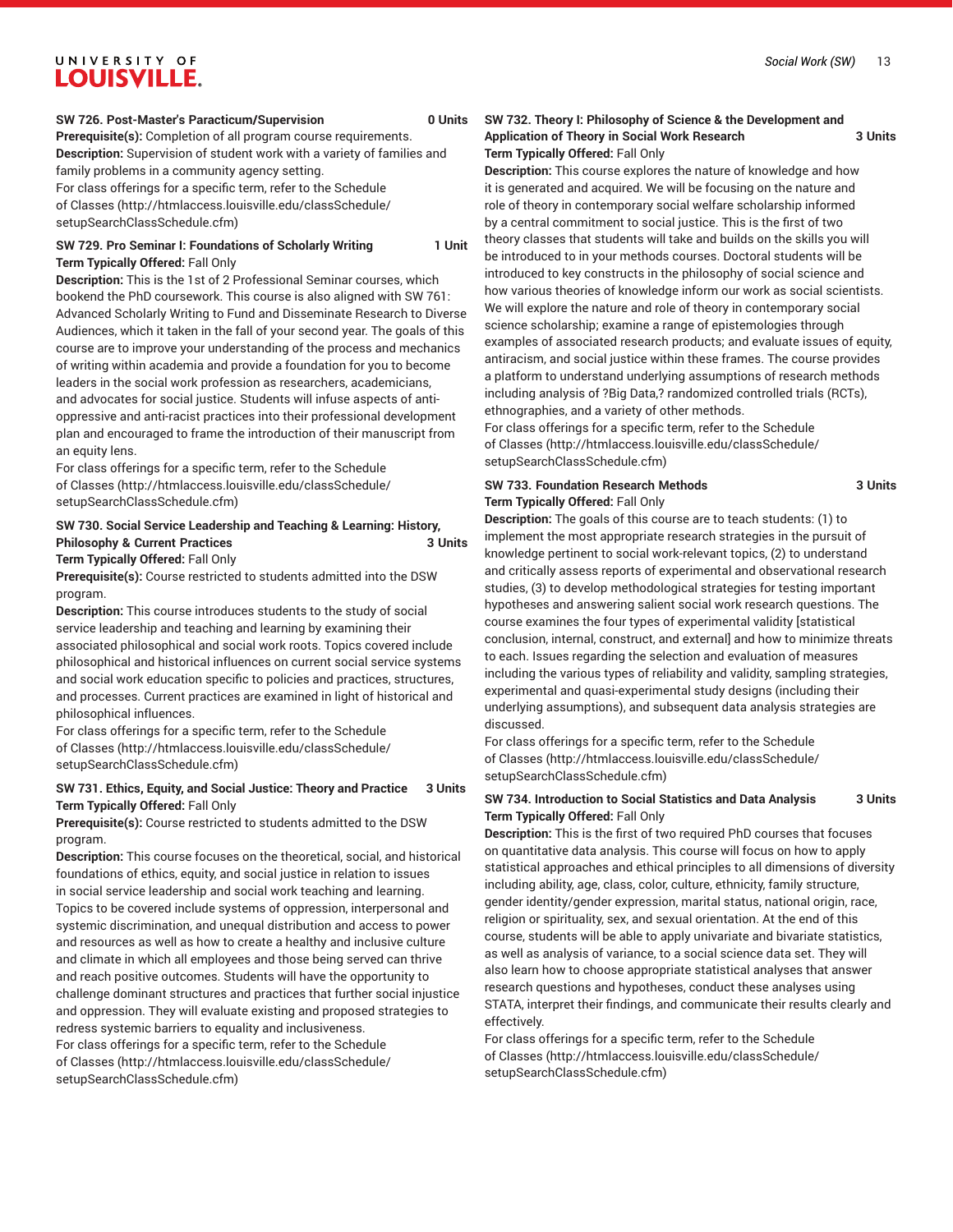### **SW 735. Program Evaluation 3 Units**

## **Term Typically Offered:** Summer Only

**Prerequisite(s):** This course is restricted to students admitted into the DSW program.

**Description:** This course will provide students with the knowledge and skills for conducting program evaluation and assessment in academic and social service settings. Students will be introduced to program evaluation concepts and methods, skills for designing, implementing and interpreting program evaluations, and using evaluation findings for initiating improvements and changing programs and practices in academic and social service settings.

For class offerings for a specific term, refer to the [Schedule](http://htmlaccess.louisville.edu/classSchedule/setupSearchClassSchedule.cfm) [of Classes \(http://htmlaccess.louisville.edu/classSchedule/](http://htmlaccess.louisville.edu/classSchedule/setupSearchClassSchedule.cfm) [setupSearchClassSchedule.cfm\)](http://htmlaccess.louisville.edu/classSchedule/setupSearchClassSchedule.cfm)

### **SW 736. Applied Social Service Leadership, Management & Practice**

### **Term Typically Offered:** Fall Only

**Prerequisite(s):** Course restricted to students admitted into the DSW program.

**Description:** With the lens of administrative practice within the organization and boundary spanning in the community and advocacy practice, students will be trained on problem-based learning approaches in order to apply them to challenging leadership and management issues in academic and social service settings. Students apply and integrate leadership knowledge and skills gained and developed through the coursework in a social service setting through onsite leadership mentoring. Students complete a leadership practicum as a required component of this course.

For class offerings for a specific term, refer to the [Schedule](http://htmlaccess.louisville.edu/classSchedule/setupSearchClassSchedule.cfm) [of Classes \(http://htmlaccess.louisville.edu/classSchedule/](http://htmlaccess.louisville.edu/classSchedule/setupSearchClassSchedule.cfm) [setupSearchClassSchedule.cfm\)](http://htmlaccess.louisville.edu/classSchedule/setupSearchClassSchedule.cfm)

## **SW 737. Program Planning, Finance, & Budgets 3 Units**

**Prerequisite(s):** Course restricted to students admitted into the DSW program.

**Description:** The focus of this course is on program planning, administration, and management within the context of social work values and ethics. Students will also review various sources of funding and strategies for securing funding via grant writing, as well as gain knowledge of writing and submitting grant proposals. For class offerings for a specific term, refer to the [Schedule](http://htmlaccess.louisville.edu/classSchedule/setupSearchClassSchedule.cfm)

[of Classes \(http://htmlaccess.louisville.edu/classSchedule/](http://htmlaccess.louisville.edu/classSchedule/setupSearchClassSchedule.cfm) [setupSearchClassSchedule.cfm\)](http://htmlaccess.louisville.edu/classSchedule/setupSearchClassSchedule.cfm)

## **SW 741. Systemic Change: Identifying and Intervening in Issues of Social Justice 3 Units**

## **Term Typically Offered:** Spring Only

**Description:** This course will allow students to learn and develop skills in effecting systems-level change to further anti-oppression, with a focus on anti-racism as an example to both illustrate system processes but also as core content needed to understand systemic oppression. Current manifestations of systematic change, such as the calls for reparations, police reform, and truth and reconciliation commissions for atrocities suffered by BIPOC Americans will be covered. Students will also learn concrete strategies for engaging in anti-racism and de-centering Whiteness including in teaching, research, and community advocacy and activism.

For class offerings for a specific term, refer to the [Schedule](http://htmlaccess.louisville.edu/classSchedule/setupSearchClassSchedule.cfm) [of Classes \(http://htmlaccess.louisville.edu/classSchedule/](http://htmlaccess.louisville.edu/classSchedule/setupSearchClassSchedule.cfm) [setupSearchClassSchedule.cfm\)](http://htmlaccess.louisville.edu/classSchedule/setupSearchClassSchedule.cfm)

## **SW 750. Independent Study: Examination of Scholarly Literature 3 Units Term Typically Offered:** Fall, Spring, Summer

**Description:** Student will focus in on a specific topic area for future research by conducting thorough literature reviews on the topics related to the area. The end result will be several tables summarizing the literature read and an integrative summary of the literature and potential gaps. This will set the student up to continue delving into the area over the next year so that by next summer, the topic is narrowed for the doctoral exams and the dissertation.

For class offerings for a specific term, refer to the [Schedule](http://htmlaccess.louisville.edu/classSchedule/setupSearchClassSchedule.cfm) [of Classes](http://htmlaccess.louisville.edu/classSchedule/setupSearchClassSchedule.cfm) ([http://htmlaccess.louisville.edu/classSchedule/](http://htmlaccess.louisville.edu/classSchedule/setupSearchClassSchedule.cfm) [setupSearchClassSchedule.cfm\)](http://htmlaccess.louisville.edu/classSchedule/setupSearchClassSchedule.cfm)

## **SW 751. Independent Study: Mentored Research Experirence 3 Units Term Typically Offered:** Fall, Spring, Summer

**Description:** Helps students understand the basics of research and statistical procedures so they are prepared to move through the additional research and statistical procedures in the doctoral program. Course will be approached from a dual perspective of client outcomes and program evaluation.

**Note:** approval granted from the Registrar's Office to re-use the catalog number for a new course.

For class offerings for a specific term, refer to the [Schedule](http://htmlaccess.louisville.edu/classSchedule/setupSearchClassSchedule.cfm) [of Classes](http://htmlaccess.louisville.edu/classSchedule/setupSearchClassSchedule.cfm) ([http://htmlaccess.louisville.edu/classSchedule/](http://htmlaccess.louisville.edu/classSchedule/setupSearchClassSchedule.cfm) [setupSearchClassSchedule.cfm\)](http://htmlaccess.louisville.edu/classSchedule/setupSearchClassSchedule.cfm)

## **SW 752. Qualitative Methods: Design, Data Collection, and Analysis 3 Units**

### **Term Typically Offered:** Summer Only

**4 Units**

**Description:** SW 752 examines the philosophical foundations and epistemological perspectives involved in qualitative research. This course is the first part of a two-part series in which students embark on an IRB approved qualitative study which culminates into an analytic memo, which is the beginning of a publishable paper. This course includes study of traditions and methods (e.g., narrative inquiry, case studies, phenomenology, grounded theory, and ethnography); scientific and ethical issues; and techniques of data collection, analysis, and interpretation. Emphasis is given to the contribution of qualitative studies in expanding social work knowledge and anti-racist scholarship. Students will expand upon one of the five qualitative approaches by learning and applying Constructivist Grounded Theory (CGT) techniques to the analysis of data. This process will lead to the development of a conceptual formulation, analytic memos, and set the foundation for further analysis, interpretation, and writing.

**Note:** approval granted from the Registrar's Office to re-use the catalog number for a new course.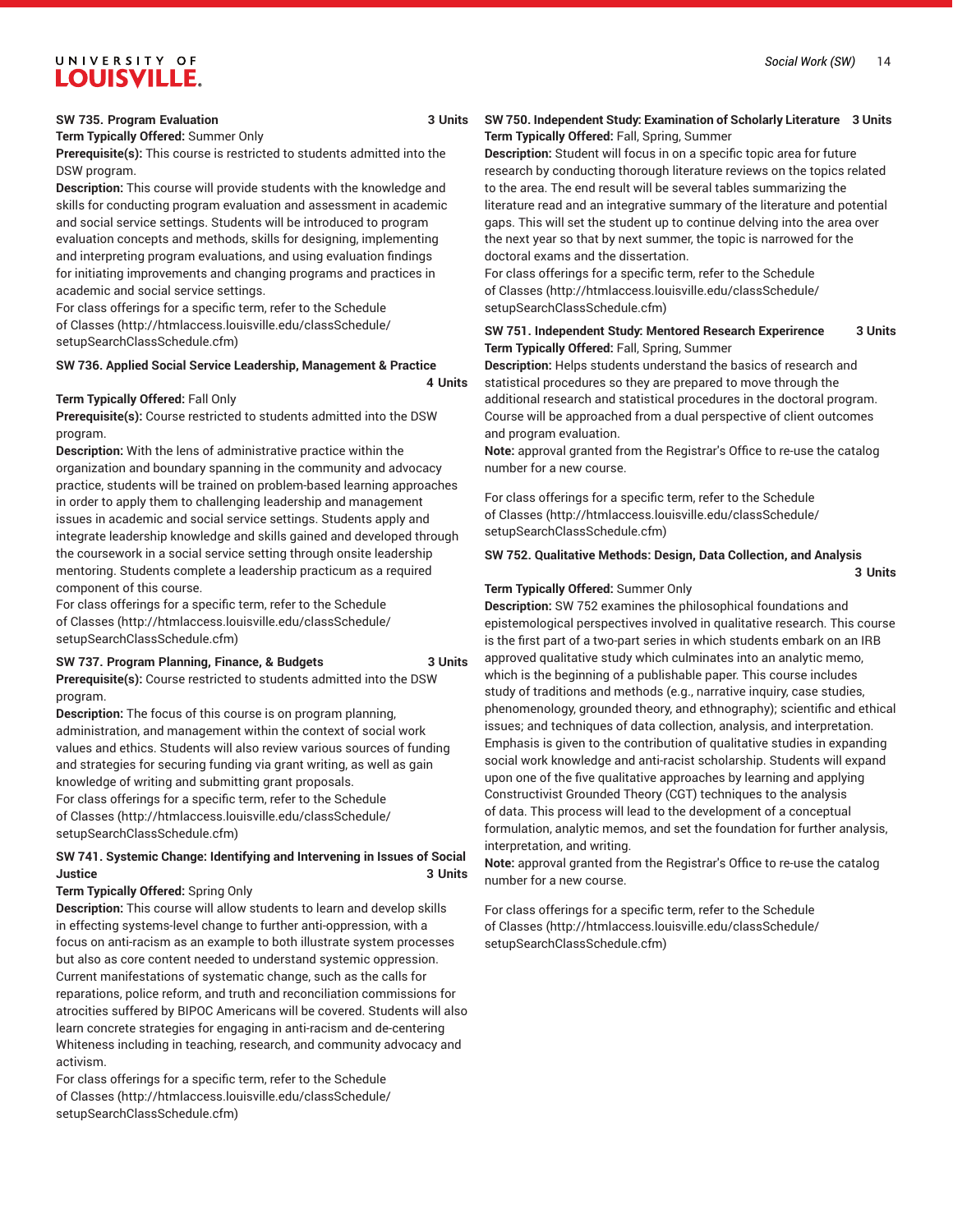## **SW 755. Theory I: Philosophy of Science, Theory Development & Ethics**

**3 Units**

## **Term Typically Offered:** Fall Only

**Description:** This course explores the nature of knowledge, how it is generated and acquired, and its ethical influences. Explanatory and practice theory, current models related to practice, and the relationship of theory and data to social work will be examined. Strategies for building knowledge will be discussed. Students will analyze theories into their components, construct mini-theories, and propose how they can be tested in social work practice.

For class offerings for a specific term, refer to the [Schedule](http://htmlaccess.louisville.edu/classSchedule/setupSearchClassSchedule.cfm) [of Classes \(http://htmlaccess.louisville.edu/classSchedule/](http://htmlaccess.louisville.edu/classSchedule/setupSearchClassSchedule.cfm) [setupSearchClassSchedule.cfm\)](http://htmlaccess.louisville.edu/classSchedule/setupSearchClassSchedule.cfm)

## **SW 756. Professional Seminar I 1 Unit**

**3 Units**

**Description:** Introduces doctoral students to social welfare policy and research interests of the faculty, particularly research in its early stages of conceptual development. Explores practical issues in the conceptual development and conduct of research providing students with a possible research agenda.

For class offerings for a specific term, refer to the [Schedule](http://htmlaccess.louisville.edu/classSchedule/setupSearchClassSchedule.cfm) [of Classes \(http://htmlaccess.louisville.edu/classSchedule/](http://htmlaccess.louisville.edu/classSchedule/setupSearchClassSchedule.cfm) [setupSearchClassSchedule.cfm\)](http://htmlaccess.louisville.edu/classSchedule/setupSearchClassSchedule.cfm)

## **SW 757. Theory II: Advanced Analysis of Social Work Problems 3 Units Term Typically Offered:** Spring Only

**Description:** Provides students with a theoretical and conceptual framework for understanding social problems and their implications for macro social work practice. Critical perspectives related to social science theory will be identified, assumptions assessed, values examined, and empirical evidence analyzed. Covers theories from sociological, sociocultural, political, economic, historical, and other perspectives. Helps students to develop their abilities to analyze and critique social problems and macro social work practice.

For class offerings for a specific term, refer to the [Schedule](http://htmlaccess.louisville.edu/classSchedule/setupSearchClassSchedule.cfm) [of Classes \(http://htmlaccess.louisville.edu/classSchedule/](http://htmlaccess.louisville.edu/classSchedule/setupSearchClassSchedule.cfm) [setupSearchClassSchedule.cfm\)](http://htmlaccess.louisville.edu/classSchedule/setupSearchClassSchedule.cfm)

## SW 758. Professional Seminar II **120 and 20 and 20 and 20 and 20 and 20 and 20 and 20 and 20 and 20 and 20 and 20 and 20 and 20 and 20 and 20 and 20 and 20 and 20 and 20 and 20 and 20 and 20 and 20 and 20 and 20 and 20 and**

**Prerequisite(s):** Professional Seminar I. **Description:** Continuation of Professional Seminar I. For class offerings for a specific term, refer to the [Schedule](http://htmlaccess.louisville.edu/classSchedule/setupSearchClassSchedule.cfm) [of Classes \(http://htmlaccess.louisville.edu/classSchedule/](http://htmlaccess.louisville.edu/classSchedule/setupSearchClassSchedule.cfm) [setupSearchClassSchedule.cfm\)](http://htmlaccess.louisville.edu/classSchedule/setupSearchClassSchedule.cfm)

## **SW 759. Theory III: Conceptual and Theoretical Model Development**

## **Term Typically Offered:** Fall Only

**Description:** The purpose of this course is to develop skills in conceptualizing latent constructs related to social work research and practice that impact the lives of clients we serve and the systems we navigate. Students will learn how to create constructs that reflect new innovations in theoretical and model construction that advance their substantive areas. In addition, students will learn to develop casual conceptual models related to their substantive area of development that provide a theoretical explanation detailing the potential and casual linkages between various social and psychological factors specific to the person and their environment.

For class offerings for a specific term, refer to the [Schedule](http://htmlaccess.louisville.edu/classSchedule/setupSearchClassSchedule.cfm) [of Classes \(http://htmlaccess.louisville.edu/classSchedule/](http://htmlaccess.louisville.edu/classSchedule/setupSearchClassSchedule.cfm) [setupSearchClassSchedule.cfm\)](http://htmlaccess.louisville.edu/classSchedule/setupSearchClassSchedule.cfm)

## **SW 761. Research in Social Work Seminar 3 Units**

**Prerequisite(s):** Successful completion of the qualifying examination. **Description:** Facilitates the student's completion of the dissertation prospectus and the dissertation itself. Students make formal presentations on their research plans addressing available literature, measurement and methodological issues, analysis of data, limitations, and the importance of investigation.

For class offerings for a specific term, refer to the [Schedule](http://htmlaccess.louisville.edu/classSchedule/setupSearchClassSchedule.cfm) [of Classes](http://htmlaccess.louisville.edu/classSchedule/setupSearchClassSchedule.cfm) ([http://htmlaccess.louisville.edu/classSchedule/](http://htmlaccess.louisville.edu/classSchedule/setupSearchClassSchedule.cfm) [setupSearchClassSchedule.cfm\)](http://htmlaccess.louisville.edu/classSchedule/setupSearchClassSchedule.cfm)

### **SW 762. Research Practicum 1-12 Units Prerequisite(s):** Consent of instructor.

**Description:** Hands-on experience in the conception and implementation of a project, and/or data collection and analysis by working directly with

faculty who are engaged in research.

For class offerings for a specific term, refer to the [Schedule](http://htmlaccess.louisville.edu/classSchedule/setupSearchClassSchedule.cfm) [of Classes](http://htmlaccess.louisville.edu/classSchedule/setupSearchClassSchedule.cfm) ([http://htmlaccess.louisville.edu/classSchedule/](http://htmlaccess.louisville.edu/classSchedule/setupSearchClassSchedule.cfm) [setupSearchClassSchedule.cfm\)](http://htmlaccess.louisville.edu/classSchedule/setupSearchClassSchedule.cfm)

## **SW 763. Teaching Practicum 3 Units**

**Prerequisite(s):** Consent of instructor.

**Description:** Experience in planning and teaching a social work course including classroom teaching and evaluation of students' work. For class offerings for a specific term, refer to the [Schedule](http://htmlaccess.louisville.edu/classSchedule/setupSearchClassSchedule.cfm) [of Classes](http://htmlaccess.louisville.edu/classSchedule/setupSearchClassSchedule.cfm) ([http://htmlaccess.louisville.edu/classSchedule/](http://htmlaccess.louisville.edu/classSchedule/setupSearchClassSchedule.cfm) [setupSearchClassSchedule.cfm\)](http://htmlaccess.louisville.edu/classSchedule/setupSearchClassSchedule.cfm)

## **SW 764. Teaching in Social Work 3 Units Term Typically Offered:** Fall Only

**Description:** This course is the first of two designed to expose doctoral level students to teaching and social work education. The goals of this course are to assist students in: (1) examining and appraising theories of teaching and learning to develop their own teaching philosophy, (2) designing course materials and integrating evidence-supported teaching methods and strategies into their teaching practice, and (3) evaluating their own teaching practice. The course introduces students to social work curriculum standards; theoretical perspectives of adult learning, teaching, and curriculum development; and various teaching methods, tools, and technology to assist prospective teachers with designing and developing a course, teaching in both online and face-to-face formats, assessing student progress, and embracing anti-racist classroom practices that promote learning among diverse learners. For class offerings for a specific term, refer to the [Schedule](http://htmlaccess.louisville.edu/classSchedule/setupSearchClassSchedule.cfm) [of Classes](http://htmlaccess.louisville.edu/classSchedule/setupSearchClassSchedule.cfm) ([http://htmlaccess.louisville.edu/classSchedule/](http://htmlaccess.louisville.edu/classSchedule/setupSearchClassSchedule.cfm) [setupSearchClassSchedule.cfm\)](http://htmlaccess.louisville.edu/classSchedule/setupSearchClassSchedule.cfm)

## **SW 766. Doctoral Foundations 1-3 Units**

**Grading Basis:** Pass/Fail

**Description:** Preparation for entering SW doctoral students for two semesters of study of Advanced Research & Design and Analysis (ARDA I and ARDA II). A rigorous review of research conceptualization, design and sampling procedures will be a major focus of the class. Students will develop basic skills utilizing Predictive Analytics Software (PASW, formerly SPSS) and in addition to be compliant with school, university and federal standards for research by completing all required Institutional Review Board (IRB) trainings.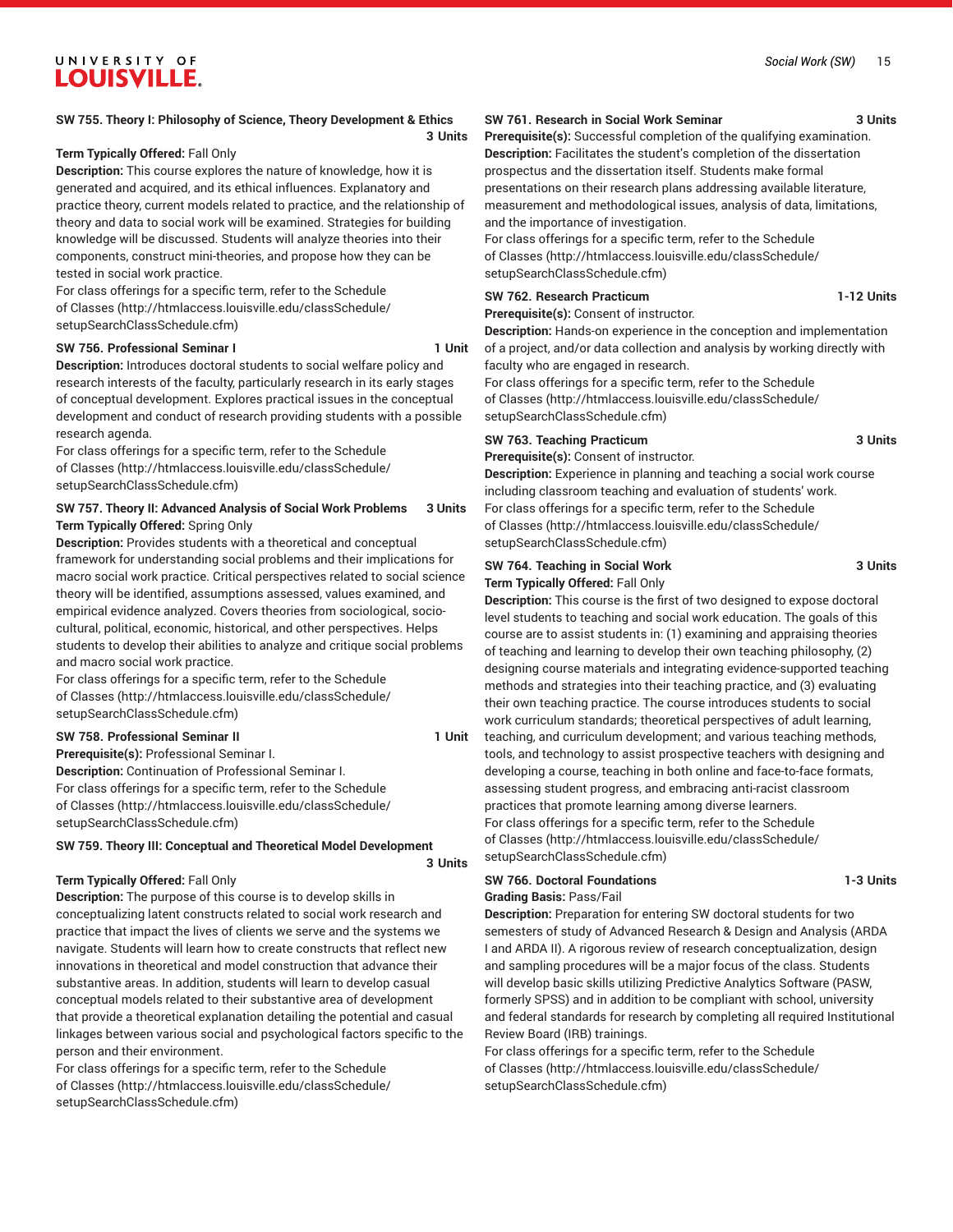### **SW 769. Advanced Research Design and Analysis I 6 Units**

**Description:** The Integration of statistics, and quantitative and qualitative research methods includes how theoretical perspectives drive research questions, measurement concepts, sampling and research designs, and how to determine appropriate statistical procedures.

For class offerings for a specific term, refer to the [Schedule](http://htmlaccess.louisville.edu/classSchedule/setupSearchClassSchedule.cfm) [of Classes \(http://htmlaccess.louisville.edu/classSchedule/](http://htmlaccess.louisville.edu/classSchedule/setupSearchClassSchedule.cfm) [setupSearchClassSchedule.cfm\)](http://htmlaccess.louisville.edu/classSchedule/setupSearchClassSchedule.cfm)

## **SW 770. Advanced Research Design and Analysis II 6 Units Prerequisite(s):** SW 769.

**Description:** Doctoral students will demonstrate that they can initiate research using the conceptual, methodological, statistical, and both quantitative and qualitative research methods studied in previous coursework, as needed in Social Work.

For class offerings for a specific term, refer to the [Schedule](http://htmlaccess.louisville.edu/classSchedule/setupSearchClassSchedule.cfm) [of Classes \(http://htmlaccess.louisville.edu/classSchedule/](http://htmlaccess.louisville.edu/classSchedule/setupSearchClassSchedule.cfm) [setupSearchClassSchedule.cfm\)](http://htmlaccess.louisville.edu/classSchedule/setupSearchClassSchedule.cfm)

#### **SW 771. Advanced Research Design and Analysis III 3 Units Prerequisite(s):** SW 769 and SW 770.

**Description:** Students will work one-on-one with professors in one of the following: a) guided research, b) developing detailed research agendas, or c) in-depth study of particular analytic procedures to be used in their subsequent dissertations.

For class offerings for a specific term, refer to the [Schedule](http://htmlaccess.louisville.edu/classSchedule/setupSearchClassSchedule.cfm) [of Classes \(http://htmlaccess.louisville.edu/classSchedule/](http://htmlaccess.louisville.edu/classSchedule/setupSearchClassSchedule.cfm) [setupSearchClassSchedule.cfm\)](http://htmlaccess.louisville.edu/classSchedule/setupSearchClassSchedule.cfm)

## **SW 772. Advanced Qualitative Research I 3 Units Term Typically Offered:** Fall Only

**Description:** This course examines the philosophical foundations and epistemological perspectives involved in qualitative research and includes study of traditions and methods (narrative inquiry, case studies, phenomenology, grounded theory and ethnography); scientific and ethical issues; and techniques of data collection, analysis, an interpretation. Emphasis is given to the contribution of qualitative studies in expanding social work knowledge. Students will expand upon one of the five qualitative approaches by learning and applying Constructivist Grounded Theory techniques to the analysis of data.

**Course Attribute(s):** CBL - This course includes Community-Based Learning (CBL). Students will engage in a community experience or project with an external partner in order to enhance understanding and application of academic content.

For class offerings for a specific term, refer to the [Schedule](http://htmlaccess.louisville.edu/classSchedule/setupSearchClassSchedule.cfm) [of Classes \(http://htmlaccess.louisville.edu/classSchedule/](http://htmlaccess.louisville.edu/classSchedule/setupSearchClassSchedule.cfm) [setupSearchClassSchedule.cfm\)](http://htmlaccess.louisville.edu/classSchedule/setupSearchClassSchedule.cfm)

## **SW 773. Measurement and Theoretical Model Test 3 Units Term Typically Offered:** Spring Only

**Prerequisite(s):** SW 769, SW 770, and mastery of SPSS stats software. **Description:** This course builds on the work developed in SE 759. As an extension of the work in SE 759, students will extend the development of their theoretical conceptual models by operationalizing their conceptualizations. Using the rapid instrument development model, Student will learn to create measures from their conceptualization innovations to develop skills in establishing the reliability and validity of measures. Additionally, students will use methods and forms analyses learned during their doctoral studies to evaluate and test elements of the theoretical model proposed.

For class offerings for a specific term, refer to the [Schedule](http://htmlaccess.louisville.edu/classSchedule/setupSearchClassSchedule.cfm) [of Classes \(http://htmlaccess.louisville.edu/classSchedule/](http://htmlaccess.louisville.edu/classSchedule/setupSearchClassSchedule.cfm) [setupSearchClassSchedule.cfm\)](http://htmlaccess.louisville.edu/classSchedule/setupSearchClassSchedule.cfm)

## **SW 774. Implementation Science, Program Development, & Administration 3 Units**

## **Term Typically Offered:** Spring Only

**Description:** This course aims to enhance students' understanding of implementation science and its application to program development and execution of innovations. Course topics include theoretical routes of implementation science and organizational change and development, major implementation science models and frameworks, common factors in the implementation process, assessment of organizational readiness and attitudes towards evidence based practices, methods and strategies that facilitate the use of evidence-based practice and research in practice and policy making, identifying and addressing the barriers that impede adoption of interventions and evidence based practices, and identifying key measures to evaluate successful implementation of evidence-based practices.

**Note:** Course restricted to students admitted into the DSW program.

For class offerings for a specific term, refer to the [Schedule](http://htmlaccess.louisville.edu/classSchedule/setupSearchClassSchedule.cfm) [of Classes](http://htmlaccess.louisville.edu/classSchedule/setupSearchClassSchedule.cfm) ([http://htmlaccess.louisville.edu/classSchedule/](http://htmlaccess.louisville.edu/classSchedule/setupSearchClassSchedule.cfm) [setupSearchClassSchedule.cfm\)](http://htmlaccess.louisville.edu/classSchedule/setupSearchClassSchedule.cfm)

## **SW 775. Continuous Quality Improvement, Data Driven Decision-Making and Evidence Based Practice & Manage 3 Units Term Typically Offered:** Spring Only

**Prerequisite(s):** Course restricted to students admitted into the DSW program.

**Description:** This course focuses on continuous quality improvement (CQI), data-driven decision-making, and promotion of evidence-based practice and management. Topics covered include data literacy, applying the most appropriate data for decision making for effective leadership and management, communicating with data, and data visualization. For class offerings for a specific term, refer to the [Schedule](http://htmlaccess.louisville.edu/classSchedule/setupSearchClassSchedule.cfm) [of Classes](http://htmlaccess.louisville.edu/classSchedule/setupSearchClassSchedule.cfm) ([http://htmlaccess.louisville.edu/classSchedule/](http://htmlaccess.louisville.edu/classSchedule/setupSearchClassSchedule.cfm) [setupSearchClassSchedule.cfm\)](http://htmlaccess.louisville.edu/classSchedule/setupSearchClassSchedule.cfm)

## **SW 776. Research Methods 3 Units**

**Term Typically Offered:** Summer Only

**Prerequisite(s):** This course is restricted to students admitted to the DSW program This course focuses on scientific inquiry and understanding of basic research methods including design and research ethics. **Description:** Students will learn to research and review the literature in a systematic manner and critically appraise research studies for rigor, significance, and relevance. They will apply this knowledge to researching and assessing evidence for practice change, particularly efficacy studies regarding interventions, practices, and programs as they relate to informing teaching and social service leadership. For class offerings for a specific term, refer to the [Schedule](http://htmlaccess.louisville.edu/classSchedule/setupSearchClassSchedule.cfm) [of Classes](http://htmlaccess.louisville.edu/classSchedule/setupSearchClassSchedule.cfm) ([http://htmlaccess.louisville.edu/classSchedule/](http://htmlaccess.louisville.edu/classSchedule/setupSearchClassSchedule.cfm) [setupSearchClassSchedule.cfm\)](http://htmlaccess.louisville.edu/classSchedule/setupSearchClassSchedule.cfm)